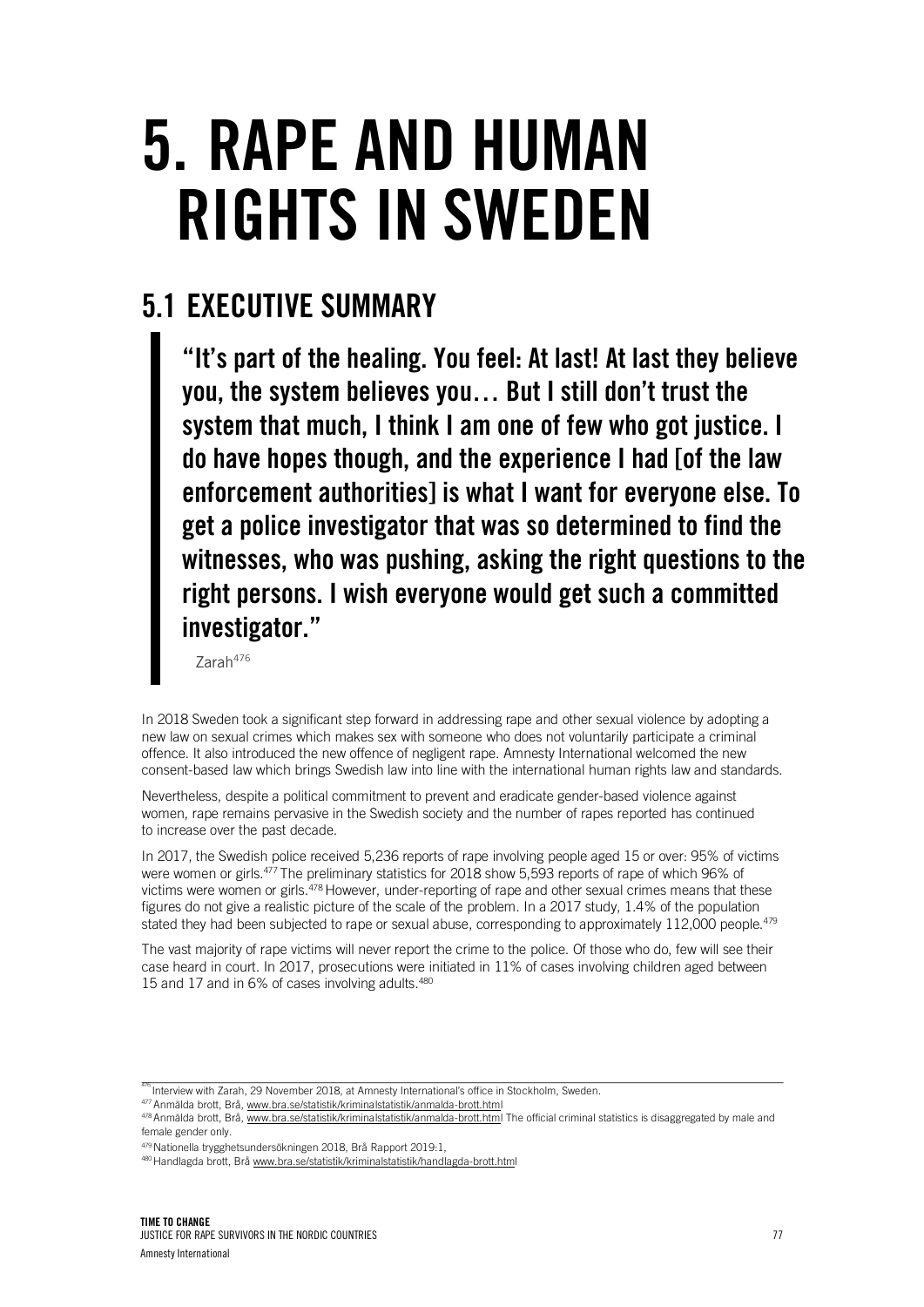While several of the professionals that Amnesty International interviewed stated that the treatment of rape victims by the police has generally improved in recent years, many of the flaws identified by Amnesty International stem from the police's handling of rape cases.

The Prosecution and Police Authority jointly developed a best practice working method for investigations of sexual offences against adults. However, the model is not always implemented, and this has a negative impact on the quality of the investigations, hampering prosecution. Interviews of suspects are sometimes held after a long delay, or not at all. The quality of the interrogation also varies. The excessively long waiting times for the results of DNA analyses of up to nine months at the National Forensic Centre also impacts on rape investigations, a systemic problem identified several years ago, by both the Swedish Agency for Public Management (Statskontoret) and Swedish National Audit Office (Riksrevisionen), but still unresolved.

The low prosecution rate affects confidence in the will and ability of the authorities to prosecute these serious crimes, both among rape survivors and the public, further exacerbating impunity for sexual violence in Sweden. The urgent need to significantly reinforce the investigative capabilities of law enforcement authorities to ensure prompt and appropriate investigations in cases of rape was also raised by the Group of Experts on Action against Violence against Women and Domestic Violence (GREVIO), the body responsible for monitoring the implementation of the Istanbul Convention, in its 2019 Baseline Evaluation Report on Sweden.<sup>481</sup>

Some positive initiatives have been taken to improve the knowledge, skills and working methods of the police. A two-week training module on rape outside intimate relationships has been developed and rolled out in 2018 and 2019. Given the various shortcomings there is a strong need for continuous high-quality training of all police who investigate rape.

In 2018 legal reforms further clarified the law guaranteeing the right to free legal aid and the assistance of complainant's counsel for victims of serious sexual crimes. A request for such counsel should be made to the court immediately after an investigation is initiated or reopened. Survivors' access to complainant counsel has been identified as one of the most important factors for successful prosecution in cases of rape.

However other support to victims of rape lag behind. Many victims experience severe trauma, which hampers their ability to immediately seek justice. Some of the survivors interviewed by Amnesty International said that they had not received any trauma treatment at all, or had to struggle for their right to get help from the psychiatric services.

It is still too early to judge what the impact of the recent changes to the law will be. However, the positive potential is being compromised by flaws in the investigation, prosecution and judicial processes described to Amnesty International. These need to be addressed if Sweden is to make serious strides in tackling the prevalence of sexual violence and in ensuring that rape survivors feel confident that when they report they will receive an informed, supportive and prompt response and their right to justice will be respected.

## 5.2 INTRODUCTION

On 1 July 2018, a new law on sexual crimes came into force in Sweden which makes sex with someone who does not voluntarily participate a criminal offence.<sup>482</sup> It also introduced the new offence of negligent rape.<sup>483</sup> Amnesty International welcomed the new law which brings Swedish law into line with the Istanbul Convention.

Removing discriminatory, harmful myths and gender stereotypes from the law and its implementation is crucial to ensuring justice, impartiality and equality before the law. Evolving social norms have informed the development of the law on rape in Sweden, while at the same time new legislation has contributed to a shift in social norms. All major reforms or important amendments to rape legislation made since the 1960s reflect changes in social attitudes and were often driven by women's organizations and LGBTI activists and individuals who exposed and rejected discriminatory notions about gender roles and sexuality in the law and

481 GREVIO Baseline Evaluation Report Sweden, 2019, pp. 51-52, https://rm.coe.int/grevio-inf-2018-15-eng-final/168091e686 482 Penal Code, Chapter 6, 1 §, available in Swedish at https://lagen.nu/1962:700#K6

483 Penal Code, Chapter 6, 1 §, available in Swedish at https://lagen.nu/1962:700#K6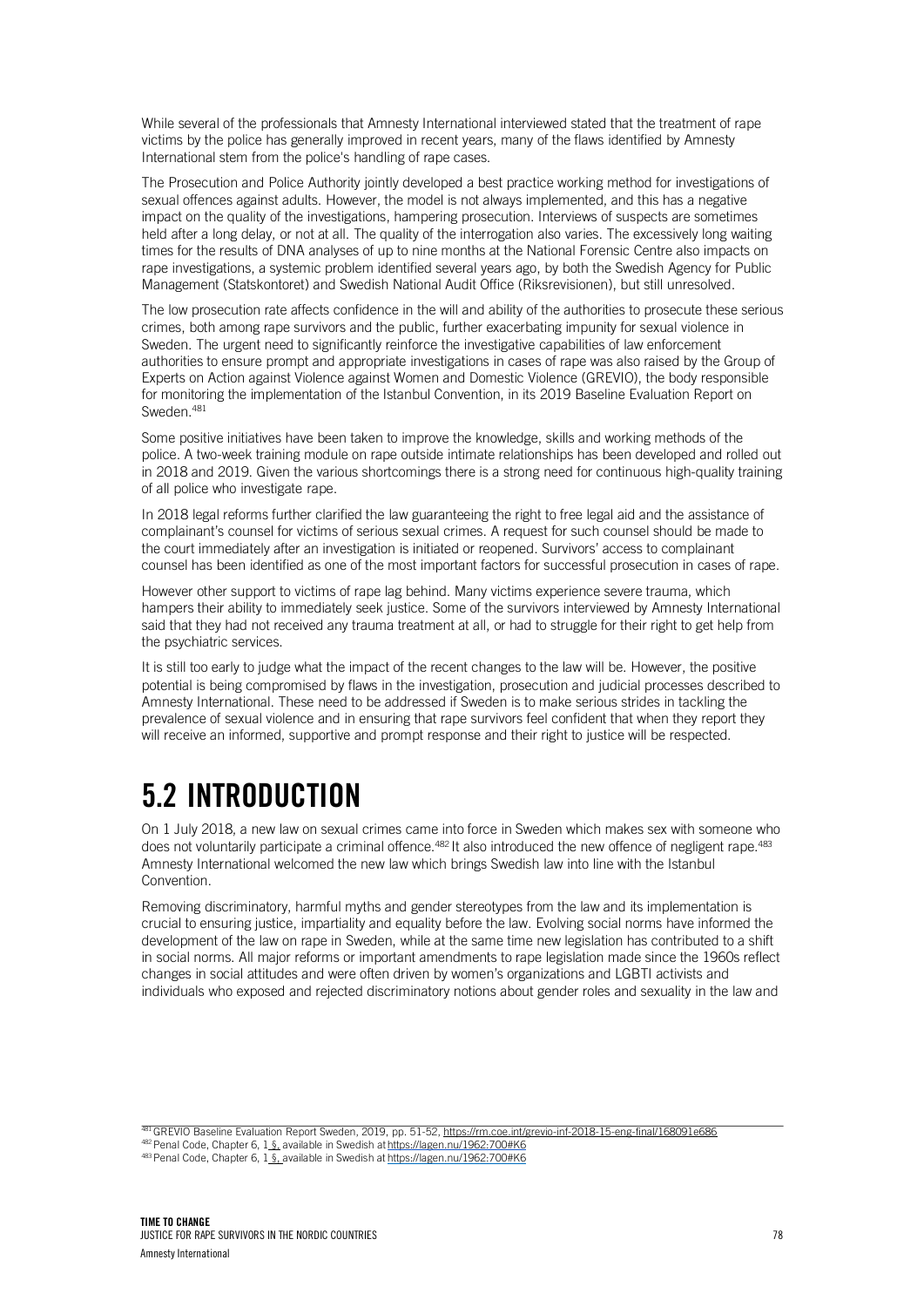in its implementation.<sup>484</sup> The new rape legislation of 2018 can be seen as a continuation of an evolving understanding of what rape is and builds on previous reforms.485

Preventing and eradicating gender based violence against women, including rape and other sexual crimes, has long been a key goal of government policy on gender equality. For example, in 2016 the government adopted a new policy, the Feminist Policy for Gender Equality,486 with the stated aim of moving from a reactive to proactive approach and promoting effective preventive measures. The policy included a 10-year "National strategy to prevent and combat men's violence against women". 487 The government stated that the strategy reflected its obligations under the Istanbul Convention.

## 5.2.1 THE SCALE OF THE PROBLEM

Nevertheless, despite these positive efforts, recent prevalence surveys reveal high levels of sexual violence, including rape, in Sweden and the percentage of the population who state that they have been subjected to sexual crimes is on the rise (see Table 1). The annual survey on exposure to and fear of crime in the adult population carried out by the Swedish National Council for Crime Prevention (Brottsförebyggande rådet, Brå) includes questions about exposure to sexual crimes, which cover a wide range of offences such as offensive sexual comments, sexual molestation and rape. Specific questions about the most serious sexual offences, equivalent to the (pre-2018) legal definitions of rape and sexual abuse, are also included.<sup>488</sup>

In 2017, 6.4% of people surveyed aged between 16 and 84 stated that they had experienced sexual crime during the year. Exposure to sexual crimes varies considerably according gender and age: over a third of women aged 16-24 said they had experienced sexual crimes in 2017. Many people experienced repeated sexual crimes: of those who had experienced sexual 'violence, over 60% had done so more than once.

484 In 2013 Sweden saw a new, powerful grassroots movement - *FATTA!* (Get it!) - which set out to advocate for legal recognition that sex without consent is rape. *FATTA!* started as a reaction to a rape case that was extensively covered by national media in which a district court acquitted three young men accused of raping a 15-year-old girl with a wine bottle until she bled. The verdict stated: "People involved in sexual activities do things naturally to each other's body in a spontaneous way, without asking for consent." The court's ruling—and their suggestion that the girl's refusal to open her legs might have been a sign of "shyness"—was a catalyst for widespread protests. 485 Previous reforms include the criminalisation of rape within marriage in 1965, although classified as a less serious form of rape, until 1984, when repealed. From then on, the relationship between the perpetrator and victim was no longer considered a mitigating circumstance. Also in 1984 "sexual acts comparable to intercourse" was criminalised as rape. This meant in practice that the legislation was made gender neutral as acts other than vaginal penetration with a penis were considered to be rape. Comparable sexual acts include oral and anal penetration with a penis or inserting any body part or object in the victim's vagina or anal opening. The 2005 reform reduced the level of violence required for an act to be considered rape. The rape definition was broadened to include acts carried out through "improperly taking advantage of a person in a helpless state". Unconsciousness, sleep, intoxication, illness, bodily injury and mental disturbance exemplified circumstances that may render the victim helpless. In such cases, no force or threat was needed, and consent did not relieve the perpetrator from criminal liability. Additional amendments entered into force in 2013, reflecting a growing knowledge of frozen fright reactions among rape victims. Taking advantage of a person in a "helpless state" was replaced by "particularly vulnerable situation". Severe fear was added to the non-exhaustive list of circumstances that may cause a person to be in a particularly vulnerable situation.

486 Makt, mål och myndighet - feministisk politik för en jämställd framtid. Regeringens skrivelse 2016/17:10, www.regeringen.se/rattsligadokument/skrivelse/2016/11/skr.-20161710/

<sup>87</sup> En nationell strategi för att förebygga och bekämpa mäns våld mot kvinnor,

www.regeringen.se/49d3d6/globalassets/regeringen/dokument/socialdepartementet/jamstalldhet/en-nationell-strategi-for-att-forebygga-ochbekampa-mans-vald-mot-kvinnor\_utdrag-ur-skr.-2016\_17\_10.pdf

During the first implementation period (2017-2020) the government action focuses on four political goals: expanded and effective preventive work against gender-based violence, improved detection of such violence and stronger protection and support for women and children exposed to violence, more effective law enforcement and improved knowledge and development of methods. The goal of more effective law enforcement encompasses specific goals on rape and other sexual crimes, including more rape cases to be resolved, adequate and professional support from a complainant's counsel early in the process and to address the under-reporting that is particularly high in cases of sexual crimes. According to the Baseline report, submitted by Sweden pursuant to Article 68, paragraph 1 of the Council of Europe Convention on preventing and combating violence against women and domestic violence, a total of SEK 600 million SEK (about €59 million) was allocated to the four goals in 2017-2020. See Baseline report, 7 September 2017. https://rm.coe.int/state-report-on-sweden/168073fff6 488 Nationella trygghetsundersökningen 2018, Brå Rapport 2019:1, p. 55 , available in Swedish at :

www.bra.se/download/18.62c6cfa2166eca5d70e22d3/1548248345315/2019\_1\_Nationella\_trygghetsundersokningen\_2018.pdf. This survey has been conducted since 2006, although the methodology has changed over the years. The latest survey, published in January 2019 was based on data collected from a stratified unbound randomized sample of the population in 2017 and was conducted mainly via questionnaires sent by post and internet questionnaires. About 74,000 people aged between 16 and 84, responded, Brå then extrapolated these results to the equivalent proportion of the population.

The question asked in the survey reads as follows: Were you sexually molested, forced or attacked by someone during last year (2017)? This can, for example, include sexually offensive comments in speech or writing or that someone touched you, forced you into a sexual act or raped you. It may have happened at home, in school, in the workplace, on the Internet or at another place.

The specific questions on exposure of serious sexual crime read as follows: Did the event or any of the events include someone forcing or trying to force you into a sexual act by threatening, holding or hurting you in some way? Did the event or any of the events mean that someone sexually exploited you when you were asleep or so intoxicated that you could not defend yourself?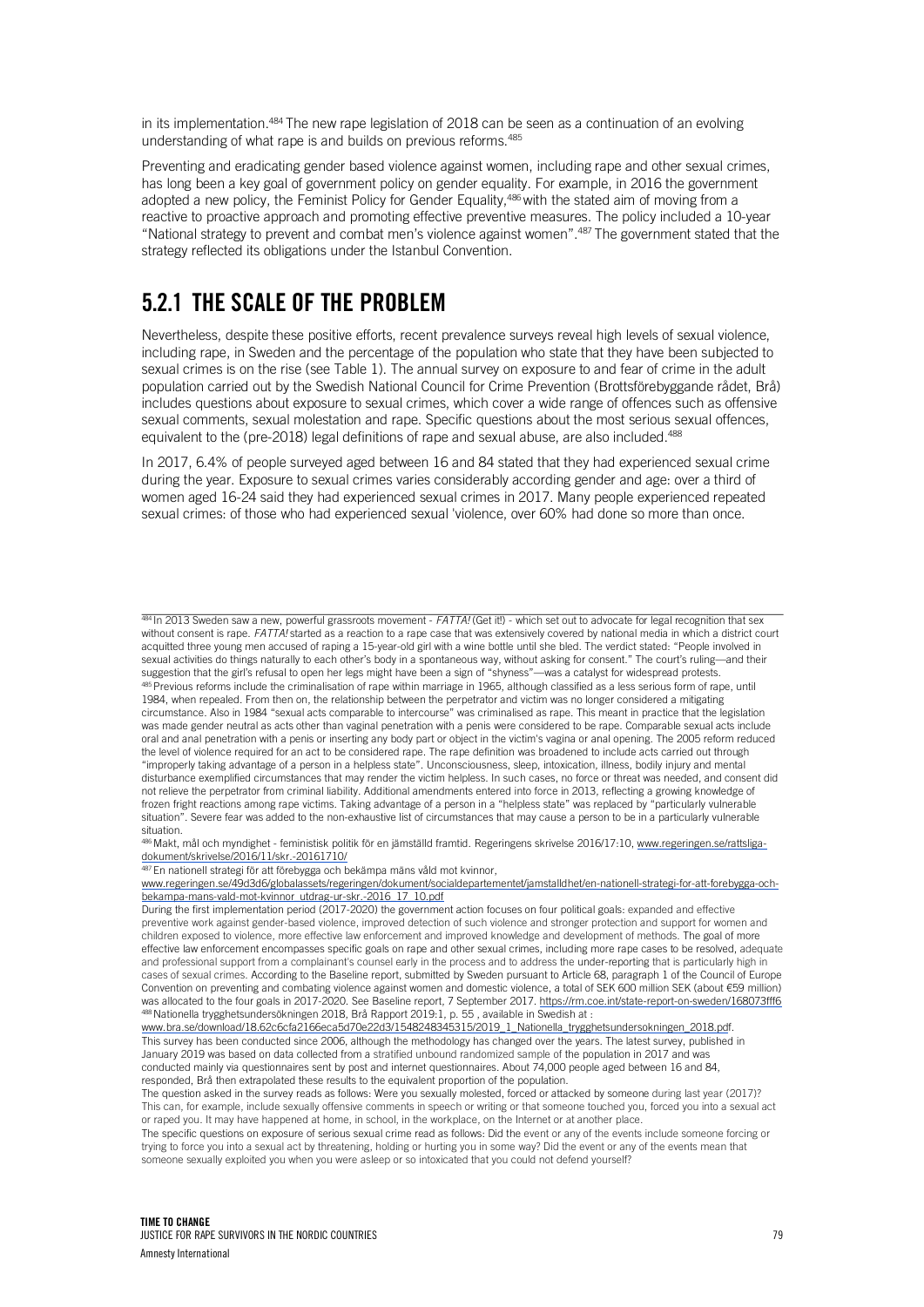Also, 1.4% of the population stated they had been subjected to rape or sexual abuse, corresponding to approximately 112,000 people (estimated number by Brå).<sup>489</sup>

| Year | Exposure to<br>any sexual<br>crime, % of<br>population | Exposure to<br>any sexual<br>crime, % of<br>women | Exposure to<br>any sexual<br>crime, % of<br>men | Exposure to<br>rape/sexual<br>abuse, % of<br>population | Exposure to<br>rape /sexual<br>abuse, % of<br>women | Exposure to<br>rape<br>/sexual<br>abuse, %<br>of men |
|------|--------------------------------------------------------|---------------------------------------------------|-------------------------------------------------|---------------------------------------------------------|-----------------------------------------------------|------------------------------------------------------|
| 2017 | 6.4                                                    | 10.7                                              | 1.6                                             | 1.4                                                     | 2.3                                                 | 0.4                                                  |
| 2016 | 4.7                                                    | 8                                                 |                                                 | 1.1                                                     | 1.7                                                 | 0.3                                                  |
| 2015 | 3.4                                                    | 5.8                                               | 0.7                                             |                                                         |                                                     |                                                      |
| 2014 | 2                                                      | 3.4                                               | 0.5                                             |                                                         | $\overline{\phantom{0}}$                            |                                                      |

#### TABLE 7: EXPOSURE TO SEXUAL CRIMES AMONG PEOPLE AGED 16 TO 84 IN SWEDEN

### 5.2.2 REPORTING TO THE POLICE

Between 2008 and 2017 reported rapes increased by 35%.490 According to Brå, the main reasons for this increase were changes in the law about what constitutes rape and a rise in the tendency to report such crimes. However, rape remains an underreported crime. While the national survey estimated that 112,000 people aged 16 or over were raped or sexually abused in 2017, only 5,236 reports of rape of people aged 16 or over were received by police; 95% of victims were women or girls. In 2018, according to the preliminary crime statistics, 5593 acts of rape against a person 15 years or older were reported and 16 acts of negligent rape.

#### TABLE 8: REPORTED ACTS OF RAPE AGAINST PEOPLE AGED 15 OR ABOVE BY GENDER

| Year  | Reported acts<br>of rape against<br>girls aged 15-<br>17 | Reported acts<br>of rape against<br>boys aged 15-<br>17 | Reported acts<br>of rape against<br>women | Reported acts<br>of rape against<br>men | Total reported<br>acts of rape<br>against people<br>over $15$ |
|-------|----------------------------------------------------------|---------------------------------------------------------|-------------------------------------------|-----------------------------------------|---------------------------------------------------------------|
| 2018* | 1,135                                                    | 34                                                      | 4,231                                     | 193                                     | 5,593                                                         |
| 2017  | 933                                                      | 55                                                      | 4,041                                     | 207                                     | 5,236                                                         |
| 2016  | 765                                                      | 78                                                      | 3,559                                     | 147                                     | 4.549                                                         |
| 2015  | 644                                                      | 49                                                      | 3,333                                     | 141                                     | 4,167                                                         |
| 2014  | 872                                                      | 29                                                      | 3,395                                     | 130                                     | 4,426                                                         |

\*Preliminary statistics

Source: The Swedish National Council for Crime Prevention, Brå.491

In 2017 a preliminary investigation was initiated in 93% of reported rape cases. Regarding the 7% immediately dismissed by police,<sup>492</sup> the most common reason given was that "the information in the case does not give reason to believe that a crime subject to public prosecution has been committed". According to Brå, these cases involved mentally ill people with a history of reporting<sup>493</sup> and cases where the statute of

<sup>489</sup> Nationella trygghetsundersökningen 2018, Brå Rapport 2019:1.

<sup>490</sup> Anmälda våldtäkter, Brå www.bra.se/statistik/statistik-utifran-brottstyper/valdtakt-och-sexualbrott.html

<sup>491</sup> The official criminal statistics is disaggregated by male and female gender only.

<sup>492</sup> Handlagda brott, Brå, www.bra.se/statistik/kriminalstatistik/handlagda-brott.html

<sup>493</sup> Information received by Amnesty International from Lars Lewenhagen, investigator at Brå, email dated 9 January 2019.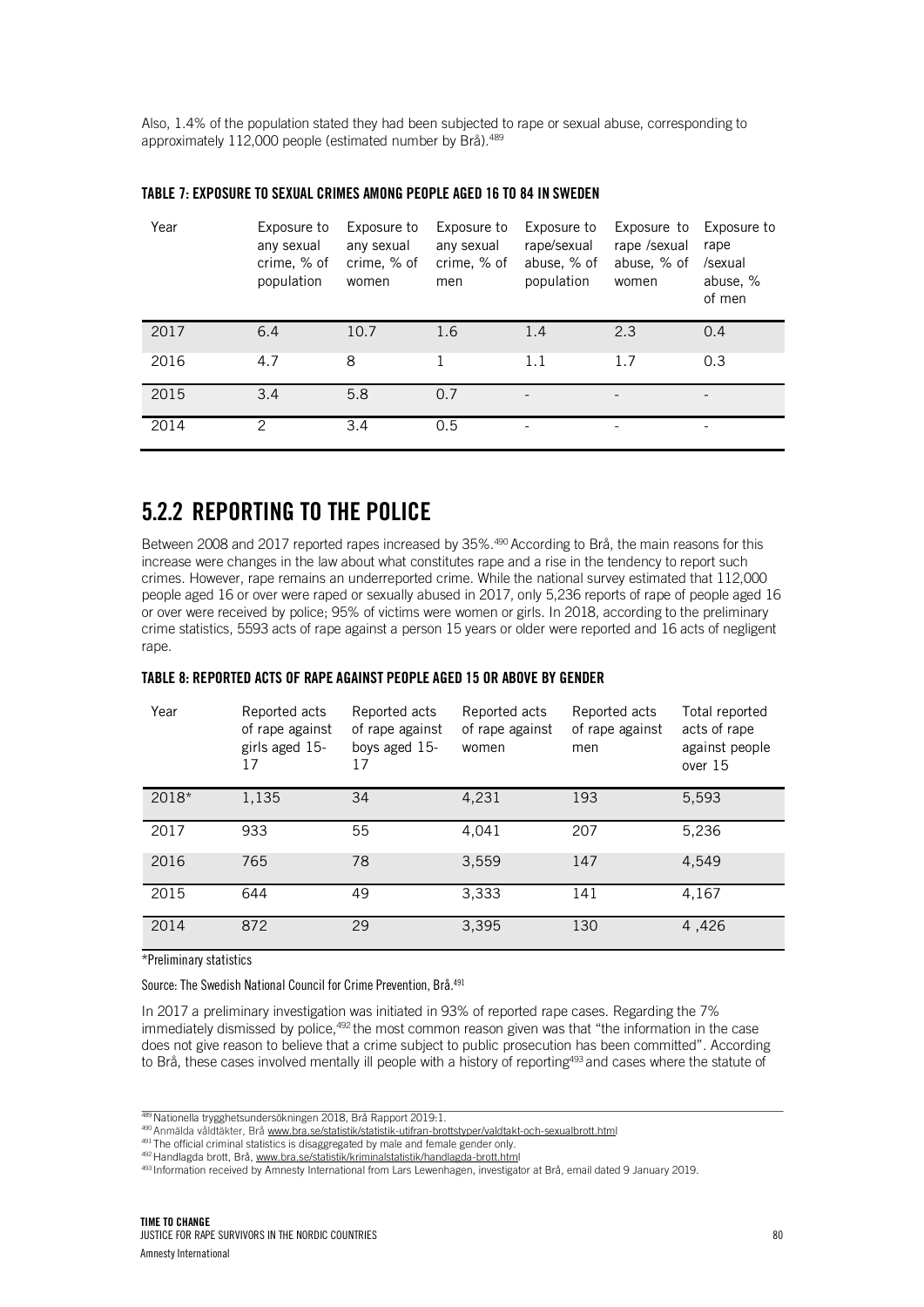limitations had expired.494 A less common reason given was that it was "obvious that the crime cannot be investigated". This included rapes committed a long time ago or abroad where key evidence was not available to the Swedish police.

## 5.2.3 PROSECUTION AND CONVICTION

Of the almost 4,900 rapes investigated in 2017, prosecutions were initiated in 11% of cases involving children aged between 15 and 17 and in 6% of cases involving adults.<sup>495</sup>

A 2012 Prosecution Authority assessment of criminal investigations into cases of rape of adults found that in 98% of the audit sample, the investigations led by a prosecutor were closed. In 80% of these cases the stated reason was insufficient evidence.<sup>496</sup>

In 2017, 190 people were convicted of rape, including aggravated rape. All but one were men or boys. Most perpetrators (146) received a prison sentence; the remainder were sentenced to juvenile care, psychiatric care or other sanctions.

TABLE 9: RAPE CRIMES: NUMBER OF REPORTS, INVESTIGATIONS, PROSECUTIONS AND CONVICTIONS

| Year | Reported acts<br>of rape against<br>people aged<br>15 or over | Number of<br>investigations | Number of<br>cases brought<br>to trial | Number of<br>convictions | Number of<br>people<br>convicted of<br>rape |
|------|---------------------------------------------------------------|-----------------------------|----------------------------------------|--------------------------|---------------------------------------------|
| 2017 | 5.236                                                         | 4,881                       | 346                                    | 236                      | 190                                         |
| 2016 | 4.549                                                         | 4,237                       | 359                                    | 194                      | 171                                         |
| 2015 | 4,167                                                         | 4,207                       | 403                                    | 224                      | 176                                         |

Source: Brå statistics.497 Figures for 2018 were not available at the time of writing.

## 5.2.4 LACK OF TRANSPARENT DATA

It is not possible to determine from the official statistics how many rape survivors see their cases tried in court or how many of the reported rapes end in a conviction. 498 This is because, while Swedish crime statistics on reported rape cover acts of rape, the statistics on prosecutions involve criminal cases*,* each of which may include multiple acts of rape and/or multiple perpetrators. The statistics on convictions reflect the number of people convicted of rape or the number of criminal cases. A person may have been convicted of several rapes and several perpetrators may have been convicted of rape of the same person. In addition, a rape may be reported one year while the investigation and/or the decision to prosecute and/or the court decision are taken the year after. It is not possible to determine from the official statistics how many rape victims see their case tried by a court, or how many of the reported rapes end with a conviction.

Amnesty International considers this to be a serious shortcoming of the data collection systems. The same concern was raised by the organization over a decade ago.<sup>499</sup> In 2019, the Group of Experts on Action against Violence against Women and Domestic Violence (GREVIO), the mechanism that monitors states' compliance with the Istanbul Convention, expressed similar concerns.<sup>500</sup> According to Brå, a system of data flow is currently being developed which would allow information of a rape case to be followed throughout the criminal justice system and enable the identification of trends and developments over time.<sup>501</sup>

495 Handlagda brott, Brå, www.bra.se/statistik/kriminalstatistik/handlagda-brott.html

496 Våldtäkt mot vuxen – Kvaliteten i den brottsutredande verksamheten. Tillsynsrapport 2012:4 ÅM-A 2012/0821,

www.aklagare.se/globalassets/dokument/rapporter/tillsynsrapporter/tillsynsrapport\_2012\_04\_valdtakt\_mot\_vuxen.pdf

497 Brå provides databases with statistics covering reported crimes, investigated crimes, prosecuted crimes and number of conviction, www.bra.se/statistik.html. The statistics in the table were also discussed with Lars Lewenhagen, investigator at Brå, by email, dated 28 January 2019.

<sup>499</sup> *Case Closed - Rape and human rights in the Nordic countries*, 2008, p. 63, https://amnesty.dk/media/1557/case-closed.pdf

500 GREVIO Baseline Evaluation Report Sweden, 2019, pp. 51-52, https://rm.coe.int/grevio-inf-2018-15-eng-final/168091e686

501 Phone conversation with Charlotta Lindström, statistician at Brå, 7 December 2018.

<sup>494</sup> The statute of limitations is 15 years for aggravated rape and 10 years for rape and "less serious" rape, calculated from the date the crime was committed, Penal Code, Chapter 35, https://lagen.nu/1962:700#K35

<sup>498</sup> Phone conversation with Charlotta Lindström, statistician at Brå, 7 December 2018.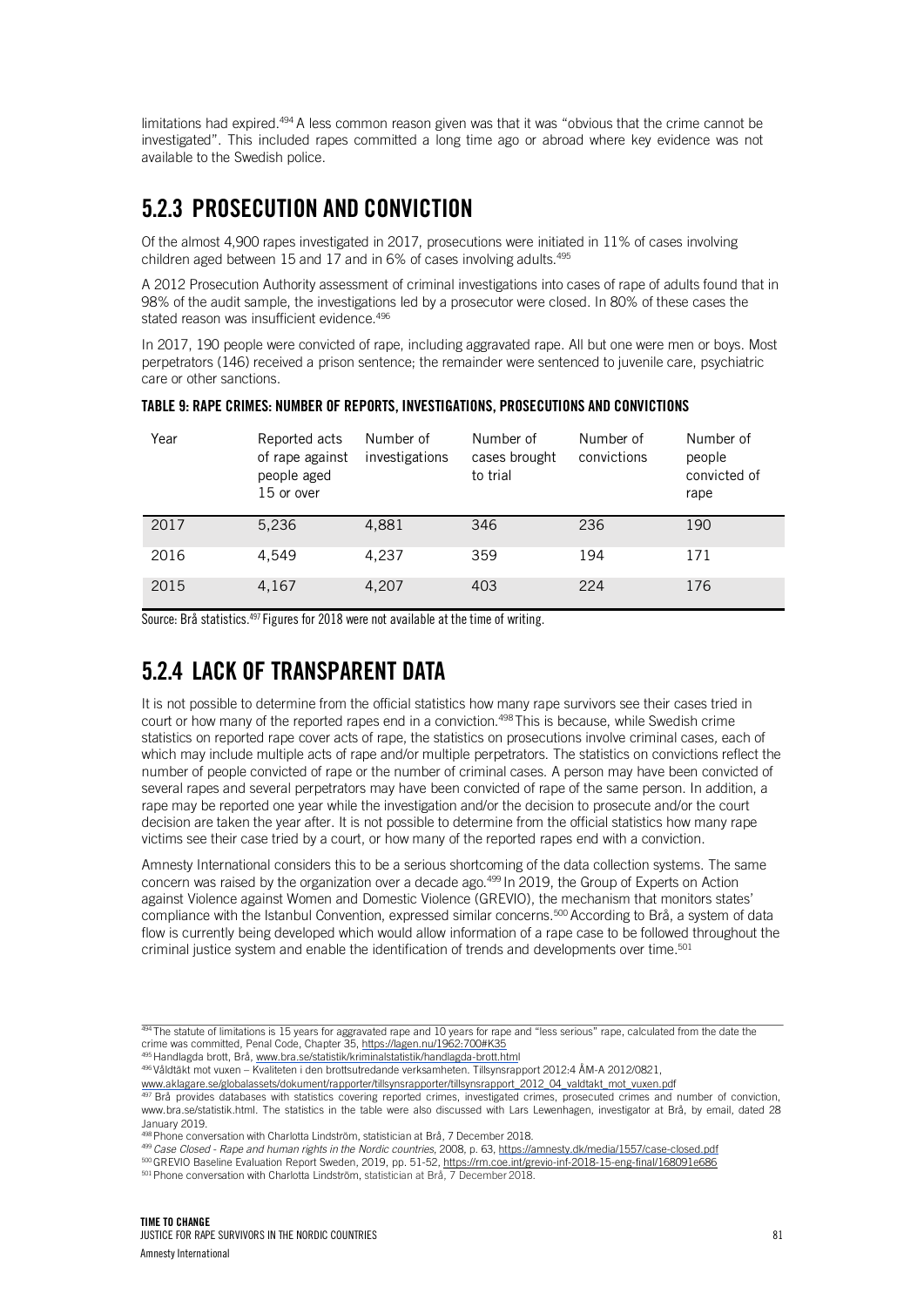## 5.3 THE 2018 LAW ON SEXUAL CRIMES

Chapter 6 of the Swedish Penal Code, "On sexual crimes", deals with a range of unlawful acts, including rape, negligent rape, sexual abuse and negligent sexual abuse. 502

The 2018 legislation is based on the notion that sex must be mutually agreed and voluntary in order to be legal. The defining element of rape is lack of voluntary participation. 503 Violence, threats or improperly taking advantage of a person in a vulnerable situation are now among the circumstances under which a person cannot be considered to have participated voluntarily. Additional circumstances that negate voluntary participation were also added, including abuse of a person's dependency on the perpetrator.

The decision to engage in sexual activity can be withdrawn at any time. There is no legal requirement that a person express verbally or otherwise their willingness to participate, but when assessing whether participation is voluntary or not special consideration should be given to whether it was expressed through words or actions or in other ways. According to the preparatory works, passivity on part of the victim cannot be understood as voluntary participation.<sup>504</sup> This means that the focus on the perpetrator may increase somewhat as "the court would want to know what made the accused believe that the sexual act was desired by the counterpart".<sup>505</sup>

Rape of people aged 15 or over is divided into three categories that carry different sanctions: rape, which is punishable by between two and six years' imprisonment; aggravated rape, which is punishable by between five and 10 years' imprisonment; and "less severe rape", which is punishable by up to four years' imprisonment. Attempted rape is also a crime.

The 2018 law introduced the new offence of negligent rape.<sup>506</sup> This deals with situations where someone does not realize, but should have realized, that the other party was not participating voluntarily. Generally in Swedish law, criminal liability is established through intent. For the crime of rape this means that it needs to be proven beyond reasonable doubt that the perpetrator was aware that the other person did not participate voluntarily but continued anyway. The new provision on rape by negligence establishes that anyone who commits rape and is grossly negligent regarding the fact that the other person is not participating voluntarily will be held liable. It applies in situations where the perpetrator realized the risk of the other person not participating voluntary, but went ahead despite this. Negligent rape is punishable by up to four years' imprisonment.

Chapter 6 of the Penal Code also includes the crimes of sexual abuse and (since 2018) sexual abuse by negligence. This provision covers sexual acts other than rape with someone who does not participate voluntarily. These offences carry lesser sentences than rape.<sup>507</sup>

## 5.3.1 IMPACT OF THE NEW LAW

Women's rights organisations and activists as well as Amnesty International campaigned for the new consent law for more than a decade. Amnesty International welcomed the new law when it was passed in Parliament in May 2018 because it clearly protects the right to bodily integrity and sexual autonomy of all, and means that more rape cases can be prosecuted.

The Swedish Bar Association was among those who were critical of the law before it was passed, arguing that it would not lead to more convictions and pointing out that the difficulties in proving rape would remain the same.<sup>508</sup> They also warned that it would lead to more questions violating the privacy and integrity of the

www.government.se/4ab7a8/contentassets/ee1de9e9781046afb784f034565f32e9/consentthe-basic-requirement-of-new-sexual-offenceslegislation

504 The preparatory works of the laws, especially the law proposal given to parliament, are important sources of additional legal instruction to the courts.

505 Regeringens proposition 2017/18:177 En ny sexualbrottslagstiftning byggd på frivillighet (in Swedish only), www.regeringen.se/4950e9/contentassets/20977a5e47ab41bd89e4ff609208bfa8/en-ny-sexualbrottslagstiftning-byggd-pa-frivillighet-prop.- 201718177

506 Penal Code, Chapter 6, 1 §, available in Swedish at https://lagen.nu/1962:700#K6

507 The punishment for sexual abuse a maximum of 2 years' imprisonment; for aggravated sexual abuse the penalty is between six months and six years; and negligent sexual abuse is punishable by up to four years in prison Penal Code, Chapter 6, 2 § and 3 §, available in Swedish at https://lagen.nu/1962:700#K6

508 See, for example, Advokatsamfundet: "En samtyckeslag kommer inte leda till fler fällande domar",

www.svt.se/nyheter/inrikes/regeringen-lovar-samtyckeslag-advokatsamfundet-varnar-for-populism

<sup>502</sup> Penal Code, Chapter 6, 1 §, available in Swedish at https://lagen.nu/1962:700#K6

<sup>503</sup> Penal Code, Chapter 6, 1 §, available in Swedish at https://lagen.nu/1962:700#K6 and Fact Sheet in English, available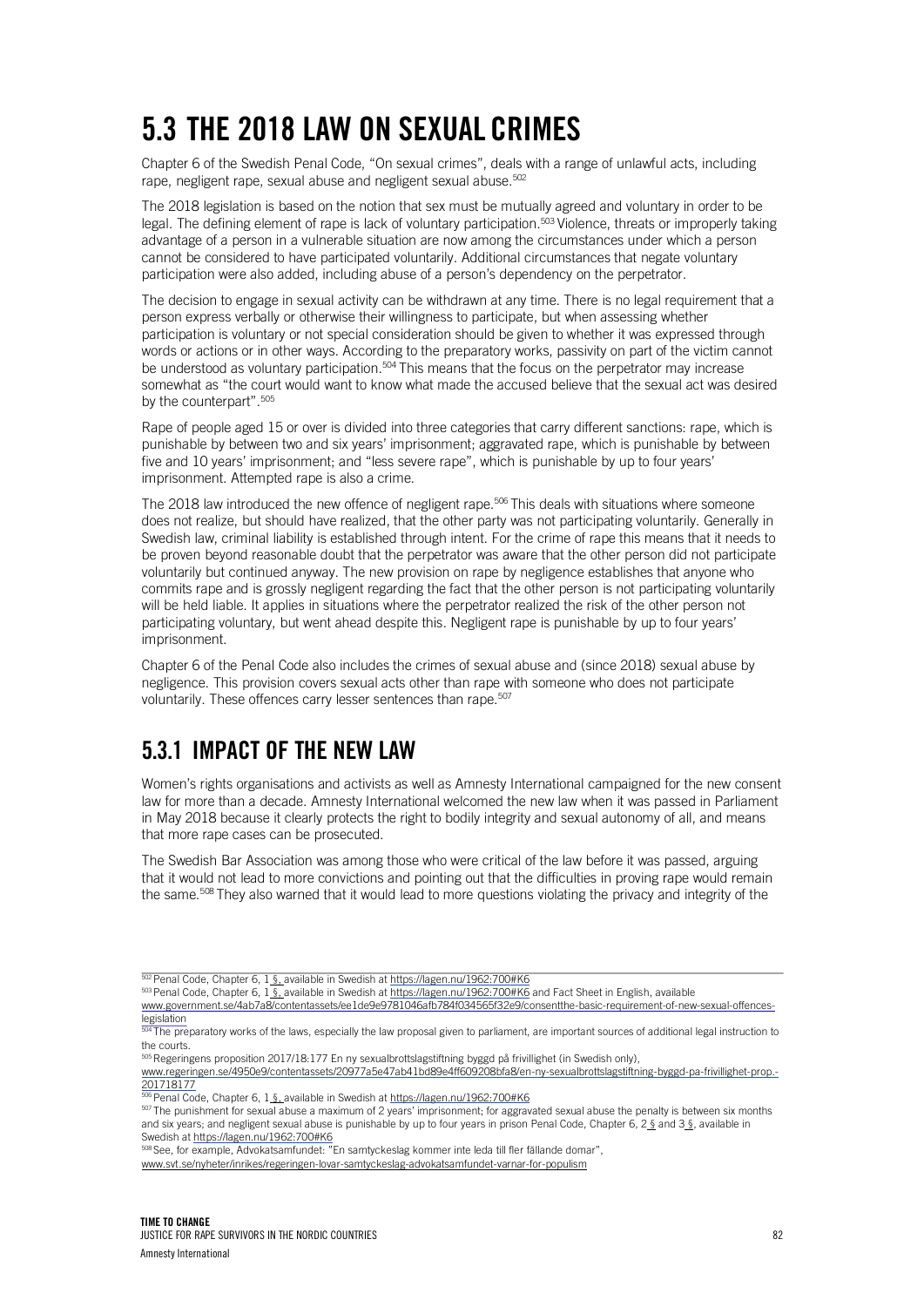complainant and that the burden of proof would be affected as the accused would have a certain burden of explanation.<sup>509</sup>

However, most of the experts interviewed by Amnesty International welcomed the new legislation. Specialist Public Prosecutor Christina Voigt, who prosecuted one of the first cases under the new law, described it as a "game changer".510 She told Amnesty International that her initial reservations faded once she started to apply the law and that she believed the new law would lead to more acts being considered as rape and that it would result in more convictions.511 Silvia Ingolfsdottir Åkermark, who acts as a lawyer for the complainant, considered that the new legislation could empower women and girls by clearly making the perpetrator responsible for their actions. She also believed that the law could help survivors deal with and recover from feelings of shame and guilt. 512

It is too early to assess whether the new law will lead to more victims reporting, higher rates of prosecutions and more convictions. However, the Director of the Prosecution Authority's Development Centre in Göteborg told Amnesty International that the Centre is monitoring the development of court practice in implementing the new law. 513

Amnesty International has reviewed 30 judgments in rape cases from district courts under the 2018 legislation; 28 ended in convictions and two in acquittals.514 Violence and/or threats or taking advantage of a victim in a particularly vulnerable situation, circumstances that negate voluntary participation, were involved in 26 of these cases, including the two acquittals. In these cases, the district courts often concluded that the 2018 reform implied that rape is seen as a more serious crime than before and that the use of violence or other means that negate consent should result in a slightly harsher punishment than cases where no such means were used. As a result, more differentiated punishments seem to have been imposed, although at the lower end of the scale. The minimum sentence for rape is imprisonment for two years and the district courts have typically imposed between 27 and 30 months in prison in such cases.

Most district court judgments (25 out of 30), including the two acquittals, were appealed. As of 1 March 2019, judgments have been issued in 20 of the 25 appeal cases. The appeal court upheld the sentence in nine, raised the sentence in five cases and lowered the sentence in six.

A small number of the sample involved acts that were not considered to be rape before 2018. As of 1 March 2019, a petition to appeal to the Supreme Court had been lodged in three cases of the sample; however, no leave to appeal had been granted. To Amnesty International's knowledge only one charge of negligent rape had been brought at the time of writing.

## 5.4 BARRIERS TO JUSTICE: THE LEGAL PROCESS

## 5.4.1 MYTHS ABOUT RAPE AND GENDER STEREOTYPES

Harmful rape myths can have a negative impact on rape survivors, both in their daily lives and in their fight for justice. The 2016 European Commission's Eurobarometer survey on gender-based violence, including sexual violence, showed that victim blaming and rape myths, although less widespread than in other parts of Europe, are still in evidence in Swedish society. For example, it found that almost one in 10 people in Sweden agreed that gender-based violence against women is often provoked by the victim herself.<sup>515</sup> Several women interviewed by Amnesty International described their experience of this.

513 Interview with Marianne Ny, Director of the Public Prosecution Authority at the Development Centre in Göteborg and public prosecutor Karin Lundström-Kron, Public Prosecution Authority at the Development Centre in Göteborg, 4 October 2018.

 $514$  There is an overlap as the previous law still applies to rape crimes committed before the new legislation entered into force on 1 July 2018. Nevertheless, it is highly likely that more judgments from district courts and appeal courts exist than Amnesty International was able to gather. Amnesty International received a list of relevant court cases on request from the Prosecution Authorities' Development Centre which is monitoring the development of court practice in implementing the new law. By contacting the 48 district courts Amnesty International found additional cases. Amnesty International traced all 30 cases and gathered information on whether they had been appealed. It then requested the judgments from the regional courts of appeal.

515 Special Eurobarometer 449: Gender-based violence, available at:

http://ec.europa.eu/COMMFrontOffice/publicopinion/index.cfm/Survey/getSurveyDetail/instruments/SPECIAL/surveyKy/2115

<sup>509 &</sup>quot;Risken uppenbar för ännu mer integritetskränkande frågor". Dagens Juridik 2017-09-08 http://www.dagensjuridik.se/2017/09/riskenuppenbar-annu-mer-integritetskrankande-fragor-hor-anne-ramberg-om-samtyckeslagen

<sup>&</sup>lt;sup>510</sup> Samtyckeslag har haft effekt, Swedish Radio, 8 November 2018,

https://sverigesradio.se/sida/artikel.aspx?programid=83&artikel=7084923

<sup>&</sup>lt;sup>1</sup> Interview with Christina Voigt, 20 November 2018.

<sup>512</sup> Interview with Silvia Ingolfsdottir Åkermark, 30 November 2018.

The survey was carried out by the TNS Opinion & Social network in the 28 Member States of the European Union between 4 and 13 June 2016. Face-to-face interviews were held with 27.818 EU citizens from different social and demographic categories in their native language, including 1.109 citizens of Sweden.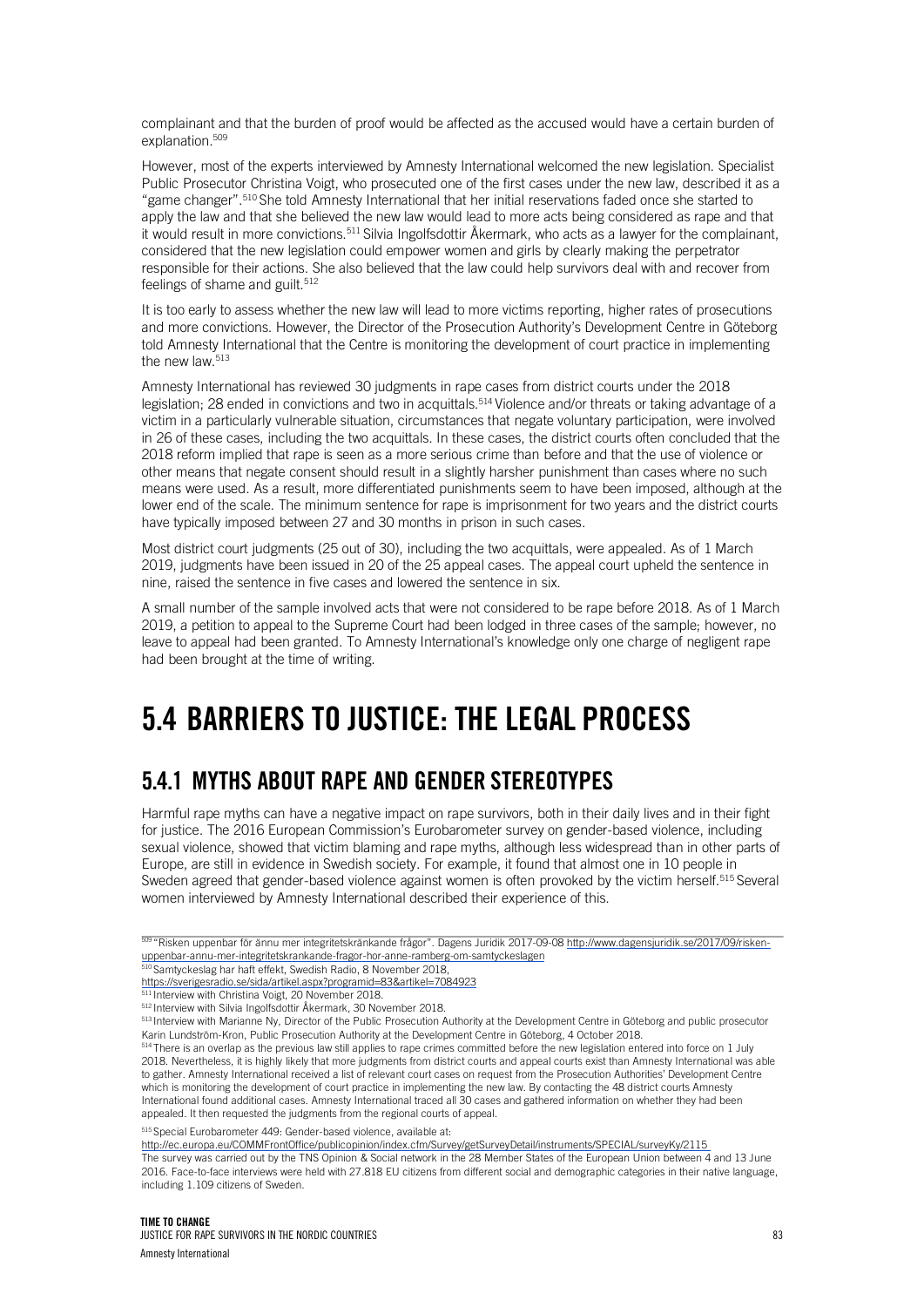38-year old Zarah has been subjected to rape several times in her life.<sup>516</sup> She told Amnesty International:

"It's something you get to hear if you have been subjected [to rape]: … 'If you have been abused that much it must be something YOU do? It must be something about you, or else you wouldn't be subjected?' (...) I've had those remarks several times by people. I even got that comment from my mother (...) Then, I just snapped and said, 'How do you have the nerve?' [and she said] 'I have always tried to teach you how to dress, how to talk' and I just went: 'IT DOESN'T MATTER!!!!'"

41-year old Erika told Amnesty International that she was raped, threatened and assaulted by her former partner in her home in June 2015. She called the police who immediately arrested the man. Erika recalled: "I got messages from all kinds of people, telling me that I was horrible, having done this to him, from his friends<sup>"517</sup>

According to providers of victim support interviewed by Amnesty International, feelings of guilt and shame are common among survivors. Rape myths and victim blaming may further exacerbate their suffering and influence their own understanding of whether or not what they experienced was rape.

"Lena" told Amnesty International that she was raped when she was 18 while on holiday abroad. Many years later she was raped by her partner. She did not report the rape to the police. She said she took a number of issues into consideration:

"Going to the police after the first rape was totally out of question… I was stuck in this way of thinking that I was to blame. After the second rape I hesitated... it is difficult when it happens within a relationship. How would I explain that a couple of hours earlier, we had consensual sex and then a couple of hours later, it is a rape? Who would believe me?"<sup>518</sup>

Erika who was raped by her former partner said she only realized that she had been raped after the police officer told her so following her providing details of what had happened:

"I didn't know it was a rape. I thought then that rape was a fully consummated intercourse and nothing else but that was not the case (...) It wasn't me who reported it, or wanted to… they [the police] came, that's it. And it was they who decided to bring him in, and they told me 'You have been raped, we will bring him in now.' It was their call." 519

Zarah who has been subjected to rape several times in her life told Amnesty International about what made her decide to file a report to the police on the last occasion in April 2018:

"The thing is that this specific rape… it became so obvious, because the other times, I blamed myself much more, I've punished myself. Now it was more like… I had been walking around vomiting! I mean it should be obvious to anyone that I was not interested in having sex."

21-year old Malin was raped by an older student when she was in secondary school. She didn't tell anyone, but her friend noticed something was wrong. The friend then took her to the headmaster. Malin eventually told her parents and reported the rape to the police. She told Amnesty International that she found it shocking to hear others say that she had been raped:

"Was I making this up or was it really as serious as Catharina [my friend] said? Because she told the headmaster that so and so has raped Malin… And then I thought 'God, what are you saying!'… And after the interview [the police] said 'I will classify this as rape' and I thought 'My God, was it really…?' That was a big thing to me, I didn't understand it was [rape]." 520

### 5.4.2 INITIAL POLICE REPORT

Although most rapes are not reported, thousands of women and girls and hundreds of men and boys do take the decision to report rape to the police. Some survivors will report immediately; others need time to think

<sup>516</sup> Interview with Zarah, 29 November ,2018, at Amnesty International's office in Stockholm.

<sup>&</sup>lt;sup>517</sup> Interview with Erika, 23 October 2018, at Amnesty International's office in Göteborg.

<sup>518</sup> Interview with "Lena", 30 November 2018 in hotel room in Stockholm. (Name has been changed to protect the interviewee's privacy.) <sup>519</sup> Interview with Erika, 23 October 2018 at Amnesty International's office in Göteborg.

<sup>520</sup> Interview with Malin, 11 December 2018, at her home in a city in the south east of Sweden.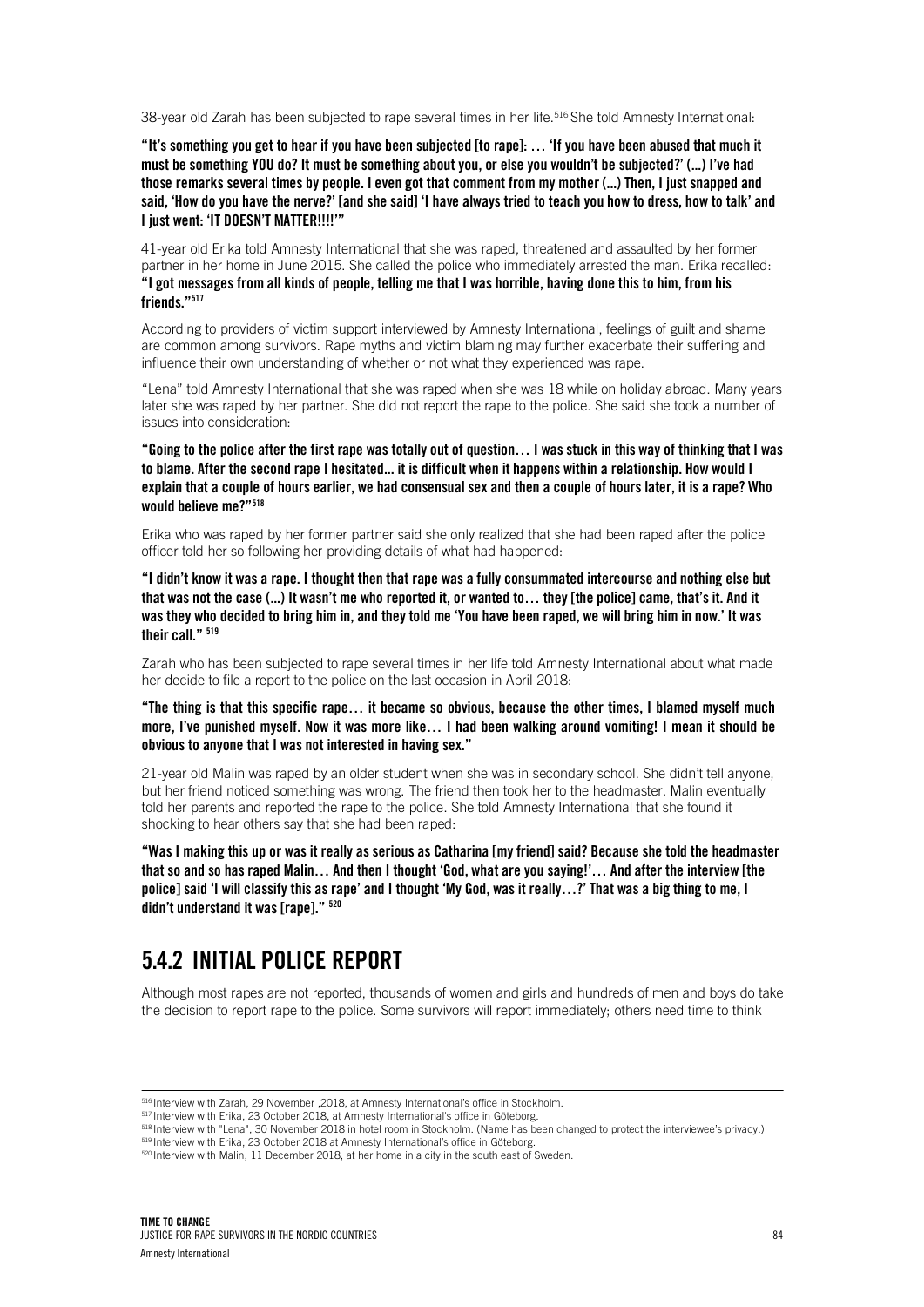through what steps to take, especially if the perpetrator is someone with whom they have a close relationship. A 2019 report by the Prosecution Authority's Development Centre in Göteborg and the Police Authority's Development Centre West found that among the sample cases of sexual crimes, reporting to the police took place within two days in 44% of cases and after two months in 25%. 521

Rape may be reported to the police by telephone through a Contact Call Centre, to the 24-hour on duty officers or to the officer on duty at a local police station or by email. In some cases, the police are alerted by the Emergency Call Centre and patrol police officers are sent to the crime scene. The victim makes an initial statement to the police, which is the basis for the police's decision on whether to start an investigation or not.

The initial response and treatment from the police can have decisive impact on the willingness and ability of survivors to go through the legal process.

## ZARAH

Zarah made a report to the police by phone in April 2018. She described to Amnesty International how she felt supported by the police officers in a very difficult situation:

"I thought that I would report it quickly while my son was out playing… they asked, 'Have you showered?' Basically, I had done everything right. I hadn't showered, I had just brushed my teeth and washed my face and that 'cause I was so out of it. It was the same bed sheets, everything was right there. The only thing I remember doing was that I had taken my panties off and put them in a plastic bag, just in case. It didn't take 15 minutes, and [the police] said 'Are you at home? Wait there, we'll send a car right away'. And it waslike five more minutes until the police arrived, so it was really fast… I had explained what had happened briefly by phone, but I had to tell it briefly again when they arrived... Then it came back… everything, all things [the rapes] I had been through before… so I was very affected by it. I know I was shaking, and they saw that. They were so nice, the police who were there, completely wonderful, it was a woman and a guy… They tried to cover it up [for my son], I don't remember what excuses they made up… because theywere taking everything out, it was the bedsheets, that are actually still with the police because I haven't dared collect them. But it was sheets, clothes, underwear, everything. They had like ten bags because everything needs to go into different bags."522

Zarah went on to describe how the police helped her out of her apartment to take her to the Emergency Clinic for Rape Victims for the necessary tests:

"Then, it was also [the issue of] how to get me out, because it was really hard with all the neighbours. It was in the middle of the day, it was a bank holiday and wonderful weather, so everyone was outside, and the kids were surrounding the police car. So she [the officer] drove a bit further down and they went down with all these bags (...) And I was so shaky that I had some difficulties walking. We went through the basement and out on the side [of the building] to avoid [the neighbours] and she reversed so I could just get into the car… The day after, the police contacted me, those who were there, asking about how it went [at the Emergency Clinic for Rape Victims]."

521 Våldsbrott i nära relationer och sexualbrott mot vuxna - En gemensam granskning av polisens och åklagarens handläggning. Granskningsrapport 2019, dnr A252.474/2018, Polismyndigheten, NOA, Utvecklingscentrum Väst, Tillsynsrapport 2019:1, Åklagarmyndigheten, Utvecklingscentrum Göteborg, Februari 2019, p. 28, available in Swedish at

www.aklagare.se/globalassets/dokument/rapporter/tillsynsrapporter/tillsynsrapport-2019-1.pdf

The thematic inspection was made by the Prosecution Authority Development Centre in Göteborg jointly with the Police Authorities' Development Centre West and covered six prosecution offices and equivalent police areas in different parts of Sweden. The study covered randomized sample of 664 cases of sexual crimes against adults and violence in intimate relationships that had either been closed or led to a prosecution decision between 1 October 2017 and 31 March 2018. The sample included 266 cases of sexual crimes of which the majority, 199 cases, involved rape, (*Våldtäkt - tvångsmedelsanvändning vid misstanke om våldtäk*t. Åklagarmyndigheten (ÅM2017-919) Förstudie, Tillsynsrapport 2017:2, Utvecklingscentrum Göteborg, November 2017).

522 Interview with Zarah, 29 November 2018, at Amnesty International's office in Stockholm.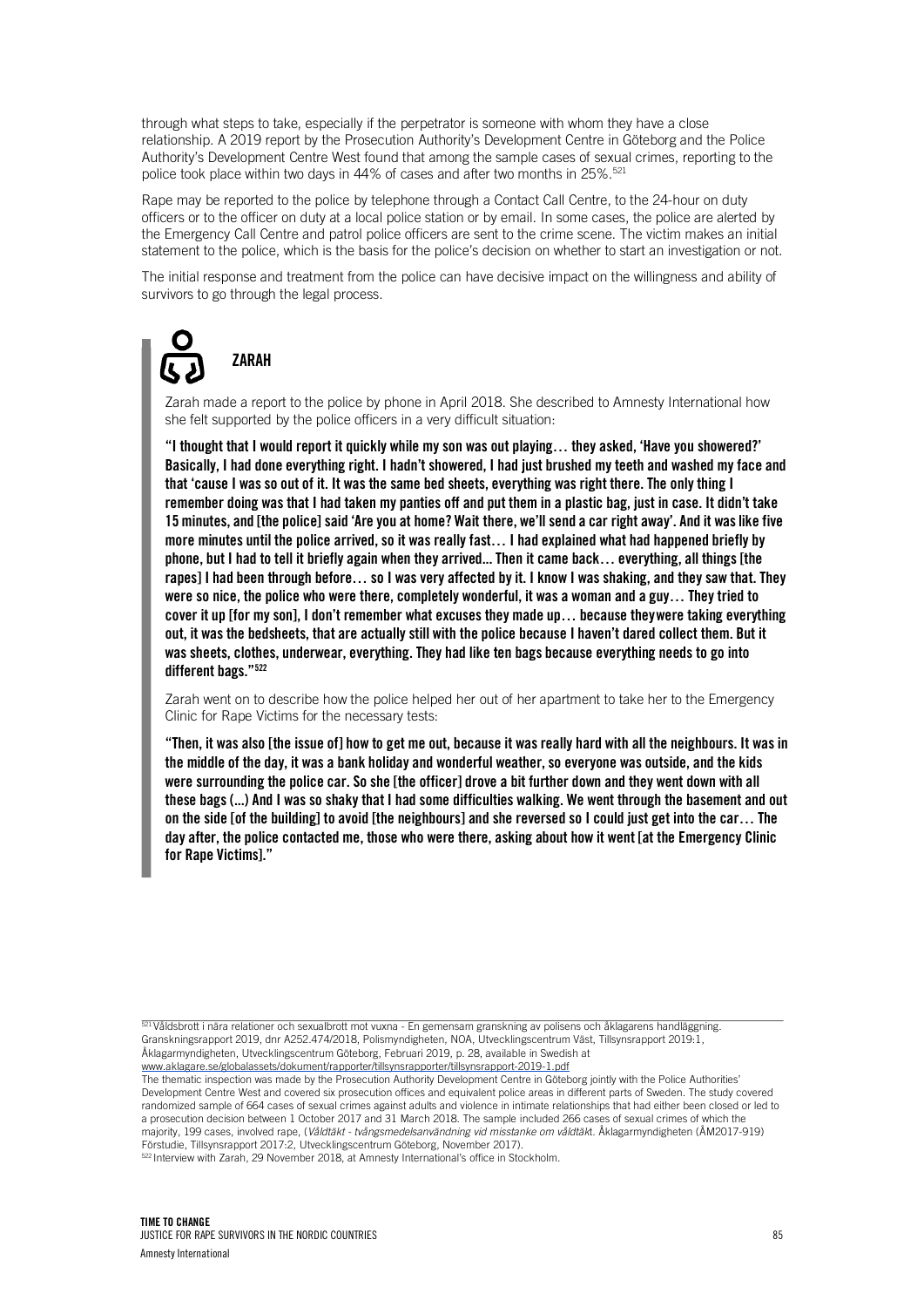**FRIKA** 

Erika told Amnesty International that she had been raped, threatened and assaulted by her former partner in her home in June 2015. She managed to escape from the house to call the police and then returned home because she was concerned about the children. Erika recalled the police arriving:

"It was two of them, a man and a woman, and they were really, really great…and I remember that the woman sat down with me in the kitchen, and said 'Could you tell more in detail, what happened there on the sofa?'… 'Yes, he did it here', 'How did he do it?' And then she started asking more, and she went: 'You know what, you have been raped and we will take him in now'. If she hadn't sat down and asked those questions, they might have just left the scene and made him leave."  $523$ 

## 5.4.3 ACCESS TO LEGAL AID

A 2010 study by the Public Prosecution Authority identified survivors' access to complainant's counsel as one of the most important factors for successful prosecutions in cases of rape and violence in intimate relationships. According to the study, the appointment of complainant's counsel increases the likelihood of prosecution eight-fold compared to cases where the victim had no legal aid.<sup>524</sup> However, complainant's counsels have sometimes come in at a late stage of the rape investigation, if at all.<sup>525</sup>

The law guaranteeing the right to free legal aid and the assistance of a complainant's counsel for victims of serious crimes was first introduced in 1988 and has been amended on several occasions since.<sup>526</sup> Following the 2018 legal reforms, a request for complainant's counsel should be made to the court immediately after a preliminary investigation of sexual crimes is initiated or reopened, unless it is obvious that the complainant does not need one.<sup>527</sup> The investigating officer should immediately inform the victim about their right to counsel of their choice, free of charge.

Complainant's counsel Rebecca Lagh described her work to Amnesty International:

"What I see as our most important role, is to make the person feel safe and prepare her for what is going to happen. Build trust so that she first dares to tell me. And then we go through everything, really thoroughly, what is important to tell, and what is perhaps not as important for the police, so that when she is [interviewed by the police], she knows what to talk about … To explain how it works. Always focus on her feeling safe and assured. Because if she doesn't feel safe with me, then she will never be safe with the police. So it is a lot of work we do during the process. And possibly several meetings [to] structure it up. Many times it leads to a better police investigation. You know, if they go there, as many do, and just talk… then the police will not bear to listen and then the quality of the investigation will suffer."<sup>528</sup>

The police officers and prosecutors interviewed by Amnesty International all stressed the importance of promptly appointing complainant's counsel to help relieve some of the stress and strain on survivors. They also believed that it can improve the quality of investigations, which in turn can lead to more prosecutions

<sup>523</sup> Interview with Erika, 23 October 2018 at Amnesty International's office in Göteborg.

<sup>524</sup> Åklagarmyndigheten: Tvångsmedelsanvändning och beslutsfrister m.m vid vålds- och sexualbrott i nära relation och mot barn, Rapport, Utvecklingscentrum Göteborg, Februari 2010, p. 57, available in Swedish at https://docplayer.se/6159430-Tvangsmedelsanvandning-ochbeslutsfrister-m-m-vid-valds-och-sexualbrott-i-nara-relation-och-mot-barn-rapport.html

The study, conducted by the Prosecution Authority Development Centre in Göteborg, covered a randomized sample of 575 cases of violence in intimate relationships and sexual crimes in close relationships and against children from six prosecution offices in different parts of Sweden, registered in 2008. An analysis what had the greatest impact on the possibility of prosecution in such crimes found that four factors had a statistically significant effect on the prosecution rate: the appointment of complainant's counsel, detention of the suspect, a short processing time and reporting the crime to the police shortly after it was committed.

<sup>525</sup> Åklagarmyndigheten: Tvångsmedelsanvändning och beslutsfrister m.m vid vålds- och sexualbrott i nära relation och mot barn, Rapport, Utvecklingscentrum Göteborg, Februari 2010, p. 57, available in Swedish at https://docplayer.se/6159430-Tvangsmedelsanvandning-ochbeslutsfrister-m-m-vid-valds-och-sexualbrott-i-nara-relation-och-mot-barn-rapport.html

<sup>526</sup> The right to complainant's counsel applies to victims of sexual crimes (Chapter 6 of the Penal Code) as well as crimes against life and health (Chapter 3 of the Penal Code) and crimes against the individuals' freedom and peace (Chapter 4 of the Penal Code) which carry a prison sentence.

<sup>&</sup>lt;u>.</u><br><sup>527</sup> Lag (1988:609) om målsägandebiträde, available in Swedish at <u>www.riksdagen.se/sv/dokument-lagar/dokument/svensk-</u> forfattningssamling/lag-1988609-om-malsagandebitrade\_sfs-1988-609

<sup>&</sup>lt;sup>28</sup> Interview with Rebecca Lagh, 8 November 2018, in Stockholm.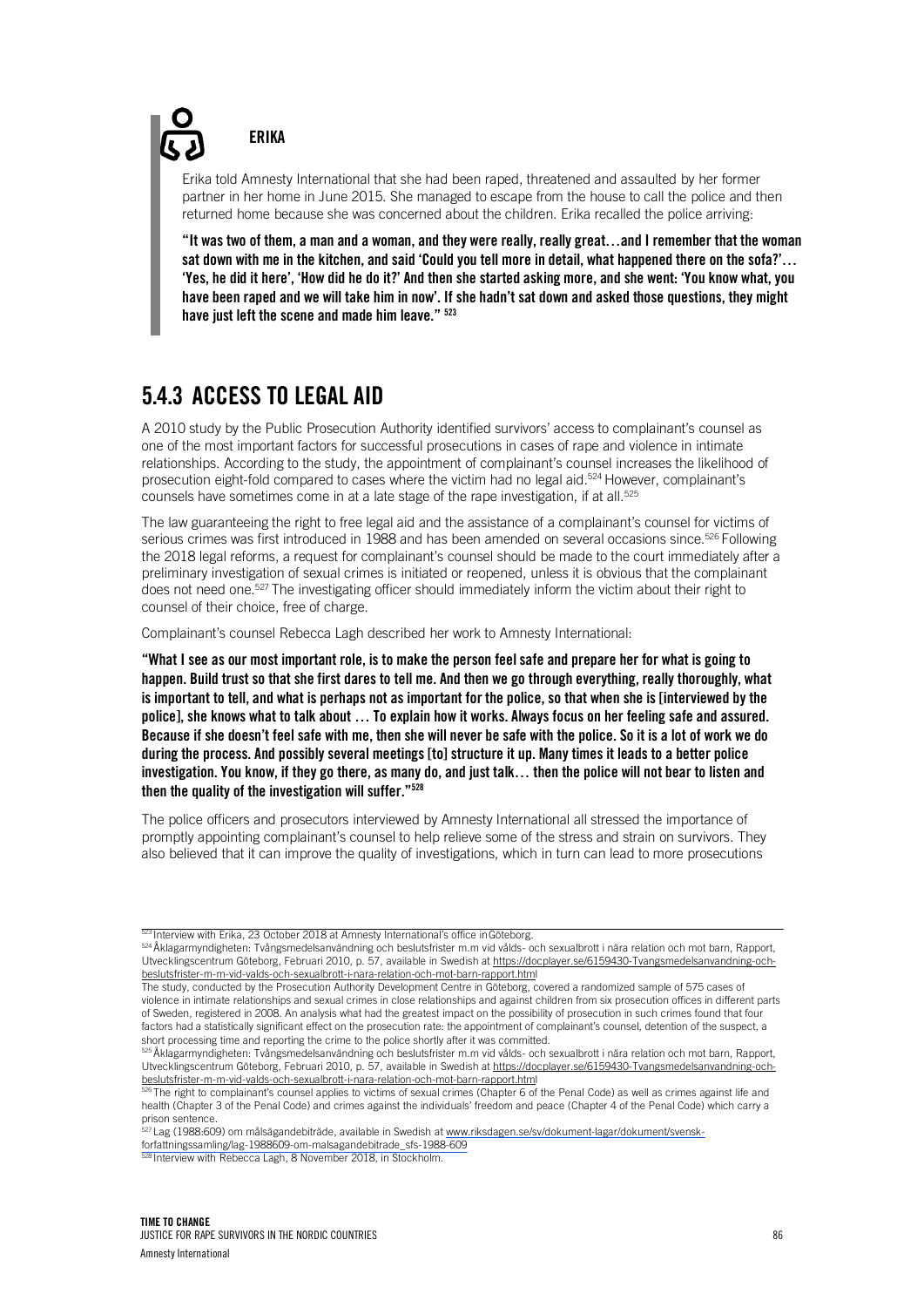and convictions for rape.<sup>529</sup> Amnesty International also interviewed four people who act as complainant's counsel and all confirmed that they are appointed at an early stage and, as a rule, are present at the first police interview with the complainant after the police report has been filed.<sup>530</sup>

The competence, experience and suitability of the complainant's counsel were also raised in interviews with Amnesty International. For example, Ellinor, who was only 16 years old when she was raped, told Amnesty International: "I wasn't of age, so mom helped out and we had heard of one [complainant's counsel] who was good at this [type of case]. But then when the interview came up, it wasn't her who showed up, but someone else from the same law firm. I hadn't talked to her before, I knew nothing. I think we had half an hour before the [police] interview".*<sup>531</sup>*

Following the 2018 reform, complainants counsel should be an attorney, an assistant lawyer at law firm or any other person who has completed the required test for eligibility for employment as a judge. Only a person with the right expertise and experience and who is otherwise particularly suitable for the assignment may be appointed.<sup>532</sup>

### 5.4.4 THE INVESTIGATION

"Then there were times when they would call and hold an interview over the phone… I just got a call from a hidden number. If I had had a time [agreed in advance] I would have made sure to be at home so that I could talk openly… The police would ask: 'Is it ok if we ask a few questions?' But when you are 16-17 you don't really know...it's the police calling, right. I had no idea about my rights, so you just agree to it… The police would ask: 'We found another film of you, do you remember this occasion?' which I didn't… I was so shocked and confused about not remembering. I hadn't been drinking on any of those occasions [when I was raped and abused]. And then they would hang up and I wasn't at home, so it was really hard because I was so sad. I remember that I called both my mom and my dad."533

Ellinor was repeatedly raped and abused by four young men over several months when she was 16. She told Amnesty International that the perpetrators had filmed her and threatened to spread the films on social media.

The quality of the criminal investigation is crucial to ensure survivors' right to access to justice. Marianne Ny, Director of the Prosecution Authority at the Development Centre in Göteborg, told Amnesty International that in 2010-2012 the Prosecution Authority and the police developed a joint best practice working model for investigating sexual crimes and violence in intimate relationships to ensure nationally uniform investigations of high quality.<sup>534</sup> The working model included a set of templates, routines and checklists and other working tools to support implementation. The model was reviewed in 2016, resulting in what is known as "A developed best working model", and then again as part of the 2018 legal reforms. A 2019 joint thematic inspection found that the quality of rape investigations varied in different parts of the country and was better where this structured working model was fully implemented. Higher prosecution rates were also noted in districts that used the model.<sup>535</sup> According to the Police Authority, these findings will form the basis for further concrete measures to improve investigations of sexual crimes.<sup>536</sup>

A 2014 Parliamentary Commission on Sexual Crimes was tasked with evaluating how the police and the judiciary deal with rape investigations and why so few reported rapes result in prosecution and conviction.<sup>537</sup> The Commission concluded that, while the knowledge and methods relevant to rape investigations are present in the Police Authority, implementation varies.

<sup>3</sup> Interview with Ellinor, 28 November 2018, at Amnesty International's office in Stockholm.

535 Våldsbrott i nära relationer och sexualbrott mot vuxna - En gemensam granskning av polisens och åklagarens handläggning. Granskningsrapport 2019, dnr A252.474/2018, Polismyndigheten, NOA, Utvecklingscentrum Väst, Tillsynsrapport 2019:1, Åklagarmyndigheten, Utvecklingscentrum Göteborg, Februari 2019, p. 28, available in Swedish at www.aklagare.se/globalassets/dokument/rapporter/tillsynsrapporter/tillsynsrapport-2019-1.pdf

<sup>6</sup> Amnesty International sought written feedback from the National Police Commissioner, Anders Thornberg by email on 15 March 2019. A written response was received by e-mail on 21 March from Per Ottosson and Anna Lindström on behalf of the Swedish Police Authority.

<sup>529</sup> Interviews with Anna Lindqvist and Hanna Karlsson, 21 September 2018, Christina Voigt, 20 November 2018, Marianne Ny and Karin Lundström-Kron, 4 October 2018.

<sup>530</sup> Interviews with Ulrika Rogland, 18 September 2018, Rebecca Lagh and Linnea Sveds, 8 November 2018 and Silvia Ingolfsdottir Åkermark ,30 November 2018.'

<sup>531</sup> Interview with Ellinor, 28 November 2018, at Amnesty International's office in Stockholm.

<sup>532</sup> Lag (1988:609) om målsägandebiträde, available in Swedish at www.riksdagen.se/sv/dokument-lagar/dokument/svenskforfattningssamling/lag-1988609-om-malsagandebitrade\_sfs-1988-609

<sup>534</sup> Interview with Marianne Ny, 4 October 2018, in Göteborg. The Prosecution Authority Development Centre in Göteborg is responsible for legal supervision, the development of methodology and knowledge within the Public Prosecution Authority nationwide as well as information and cooperation with other authorities on sexual crimes.

<sup>537</sup> *Ett starkare skydd för den sexuella integriteten.* Betänkande av 2014 års Sexualbrottskommitté, SOU 2016:60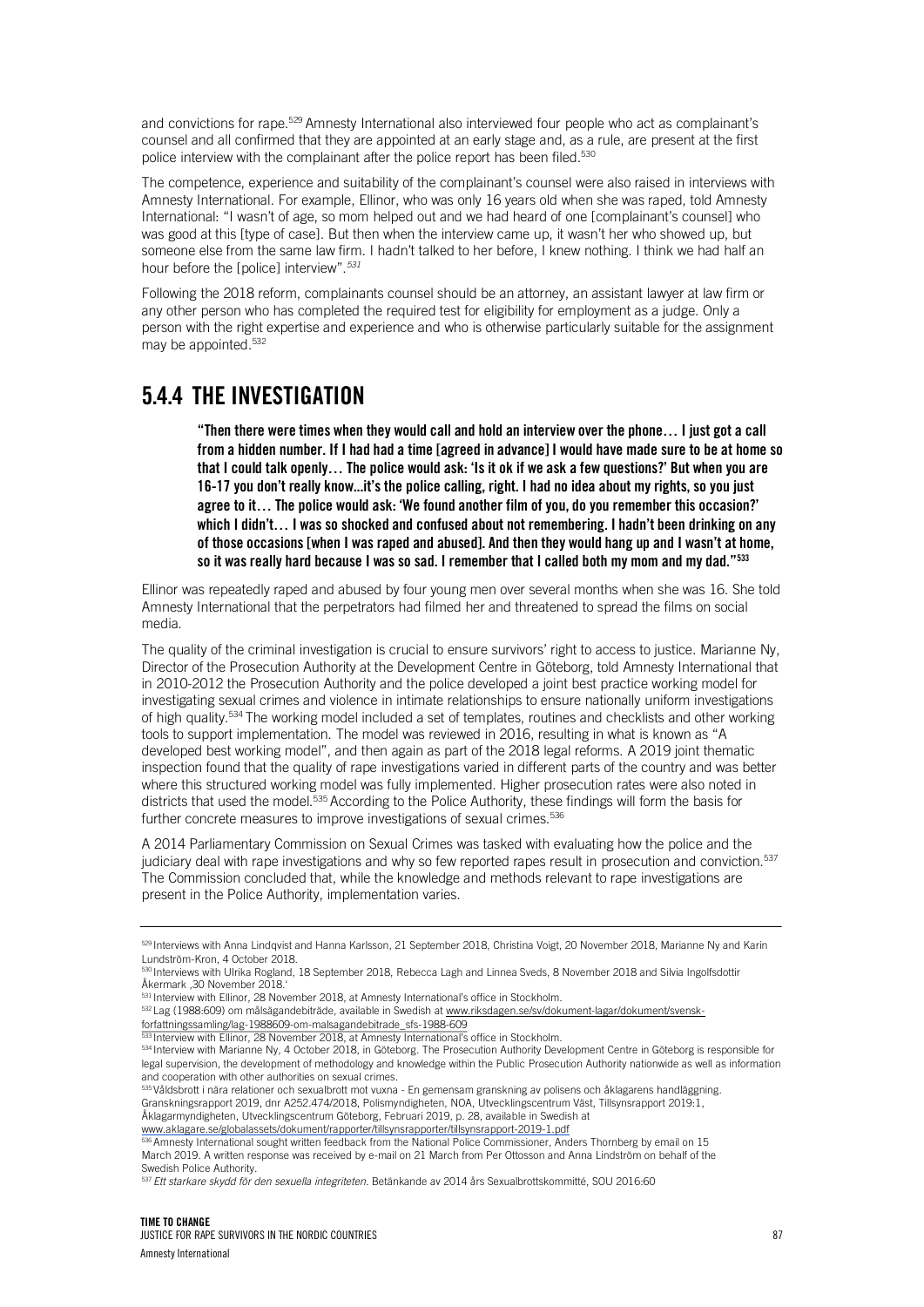It also concluded that police investigators sometimes make their own assessments of evidence early on in rape cases and no further investigation is carried out.<sup>538</sup>

The survivor's testimony is a key part of the evidence and often allows other evidence to be identified, such as the crime scene and possible witnesses. There may also be forensic evidence on her body, which is perishable. It is therefore crucial that interviews with the victim, the suspect and witnesses are held promptly.

Complainant's counsel told Amnesty International that the treatment of rape victims has generally improved in recent years, but still largely depends on the individual police investigator.'

According to the Preliminary Investigation Decree, interviews should be held at a time and in a place that involves as little inconvenience for the person as possible, unless it obstructs the work of the police or prosecutor.539

Hanna Karlsson, a police investigator specializing in sexual crimes, told Amnesty International that the treatment of rape victims by the police is sometimes "poor".540 She said it was crucial that the police investigator "emphasize the context", confirming that she/he understand that it is a difficult situation for the victim, that the investigator has met many others in the same situation and that the survivor can ask to take a break whenever needed.

According to Marianne Ny, Director of the Public Prosecutions, it is important to improve the quality of all rape interviews, including those held with suspects. A professional approach as well as good interview techniques and video documentation are vital in rape investigations.<sup>541</sup> However, the 2019 joint thematic inspection showed that video recording of the initial interview with the complainant was only used in 7.5% of the sample cases. There were video or sound recordings of only 17% of the interviews with the suspect and in 26% of the sample the suspect was not interrogated at all.<sup>542</sup> While several of these cases related to situations where there was no reason to believe that a crime had been committed, the inspection concluded that the prosecutor also had refrained from interrogating identified suspects in cases where it was reasonable to suspect that a crime had been committed.

## 5.4.5 SECURING THE EVIDENCE

In a court case from October 2018, the court acquitted the accused of charges of physical abuse, unlawful threats and rape in part because of "significant shortcomings in the investigation".<sup>543</sup> For example, fingerprints were not secured or DNA samples taken from all the items of evidence. In addition, a legal certificate was issued based on photos of the woman's injuries. However, some of the photos were of such poor quality that the medical forensic doctor could not form an opinion on how some of the injuries had been incurred. The court concluded that: "This affects the indictment because the prosecutor is responsible for conducting the preliminary investigation and the burden of proof in the case". The court decision in this case was under appeal at the time of writing.

The case illustrates the importance of securing robust and comprehensive evidence as thoroughly as possible. Marianne Ny, Director of the Public Prosecutions, told Amnesty International that the police need a better understanding of what constitutes important evidence and training in securing such evidence. She stressed the importance of securing as many different types of independent evidence as possible at the earliest stages of the investigation. 544

According to the Code of Criminal Procedure, as soon as the police have identified a suspect, the rape investigation should be led by a prosecutor. However, this does not always happen in practice.<sup>545</sup> In addition, Ulrika Rogland, a former judge and prosecutor who currently works as complainant's counsel, told Amnesty

<sup>538</sup>*Ett starkare skydd för den sexuella integriteten.* Betänkande av 2014 års Sexualbrottskommitté, SOU 2016:60, pp. 381-388, www.regeringen.se/contentassets/8216d40ecc814613bccb394b4b1dfa38/ett-starkare-skydd-for-den-sexuella-integriteten-sou-2016-60.pdf 539 Förundersökningskungörelsen (The Preliminary Investigation Decree,) 5 §, https://lagen.nu/1947:948

<sup>540</sup> Interview with Hanna Karlsson, 21 September 2018, in Göteborg.

<sup>541</sup> Interview with Marianne Ny, 4 October 2018, in Göteborg.

<sup>542</sup> Våldsbrott i nära relationer och sexualbrott mot vuxna - En gemensam granskning av polisens och åklagarens handläggning. Granskningsrapport 2019, dnr A252.474/2018, Polismyndigheten, NOA, Utvecklingscentrum Väst, Tillsynsrapport 2019:1, Åklagarmyndigheten, Utvecklingscentrum Göteborg, Februari 2019, page 28. Available in Swedish at:

www.aklagare.se/globalassets/dokument/rapporter/tillsynsrapporter/tillsynsrapport-2019-1.pdf

<sup>543</sup> Hudiksvalls tingsrätt, case B-1697-18

<sup>544</sup> Interview with Marianne Ny, 4 October 2018.

<sup>545</sup> Interview with Marianne Ny, 4 October 2018.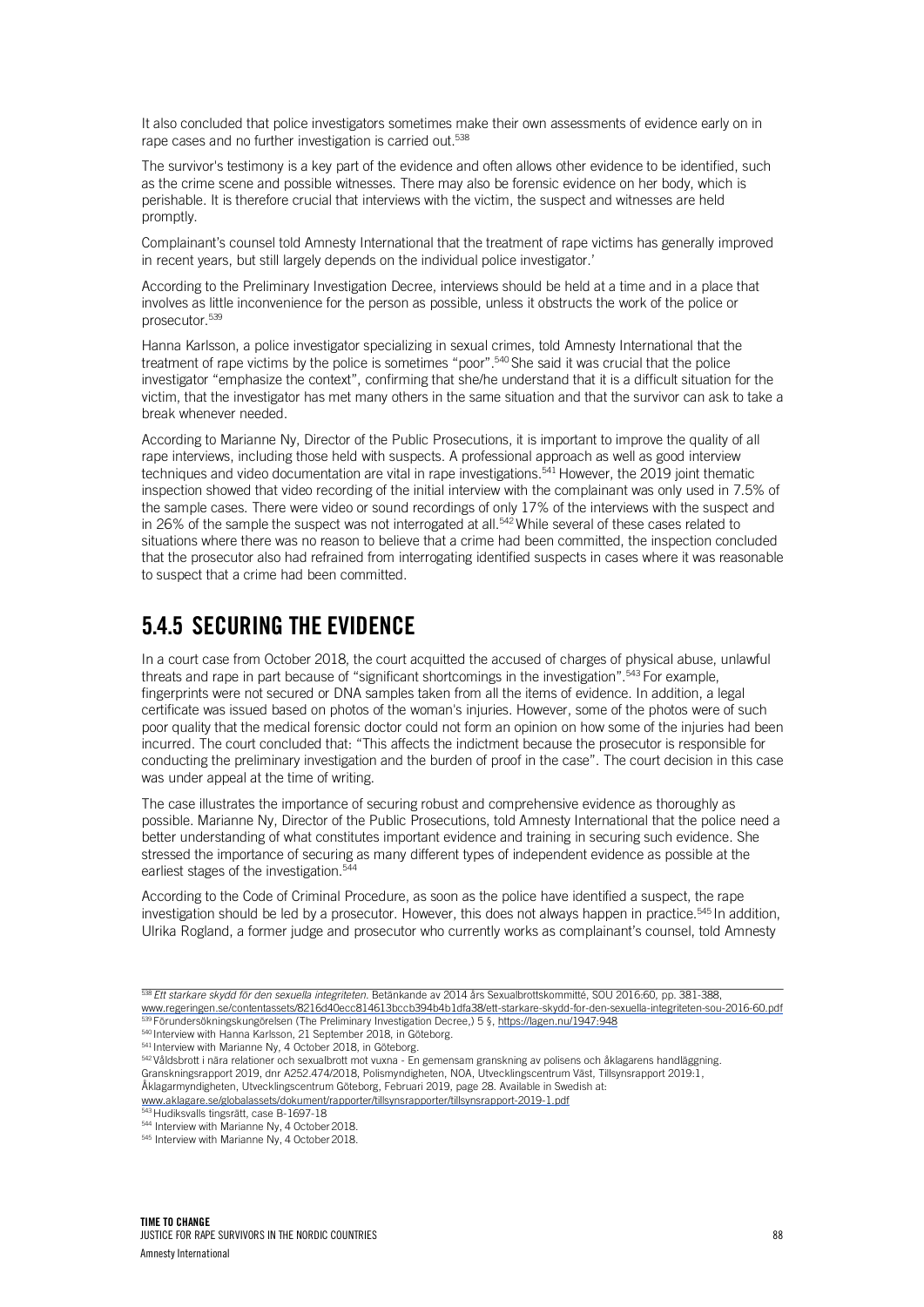International that in cases where a suspect has not been identified, the police often focus entirely on finding the suspect and fail to take other measures to secure evidence.<sup>546</sup>

According to Prosecutor Karin Lundström-Kron, the police are using the standardized sexual assault evidence collection kits ("rape kits") to secure evidence on the victim and suspect more frequently than before.547 In addition, health-care providers can also collect such evidence. However, Amnesty International was told by staff at the Emergency Clinic for Rape Victims in Stockholm AV that the police do not always collect the rape kits from the health-care providers. <sup>548</sup> This was also raised by the 2014 Sexual Crimes Commission.<sup>549</sup>

Legal certificates<sup>550</sup> issued by the National Board of Forensic Medicine and health providers can be important pieces of evidence in rape cases. However, the police sometimes request medical records instead of certificates, which have less value as evidence in a legal process.

Amnesty International is also deeply concerned about the extremely long time it takes to get the results of forensic DNA analysis: up to nine months.<sup>551</sup> Christina Voigt, a prosecutor specializing in sexual crimes and violence in close relationships, described the situation as "a real catastrophe".552 She told Amnesty International:

"You cannot hold anyone arrested for so long, it is not proportionate, so either you prosecute without [the results of the analysis] and keep your fingers crossed that it will work and that [the results] may come in time for the court of appeal, if dismissed [in the district court]. Or you let them [the perpetrators] go and you wait. And that has happened many times…

Just recently I had to release [a suspect] from detention [rather than bringing charges], because I felt that this analysis was so important… So he was on the loose for about half a year. But then came the analysis and I can say that I am glad that I didn't bring charges [earlier] for it was clear as crystal. They found stuff ... It has also happened that I brought charges for attempted rape and then maybe it turned out that there was sperm in her vagina. Then of course you adjust [the classification of the crime] to the court of appeal, to consummated rape.… But sometimes you cannot let [the suspects] out because when it is an intimate relationship, they can affect too much… no, clearly it's not good."

Christina Voigt also highlighted similar problems relating to mobile phones, which are normally searched by police. She told Amnesty International that it may take up to six months to receive the results of a search to extract data from a mobile phone.

"Then you have to try to invent new ways to document (...) Let's say that you have some important text messages, then you simply photograph them, take screenshots or photograph them directly from the person's phone, what is written there. You don't get any other information, just exactly what you see on the screen."'

All DNA analysis related to crimes is conducted at the National Forensic Centre (NFC) in the city of Linköping. According to Siw Sullivan, Group Manager at the NFC Biology Section who deals with the most serious crimes, the number of requested DNA analyses in sexual crimes increased by 40% between 2015 and 2017 and the NFC now receives about 1,400 cases related to sexual crimes annually.<sup>553</sup> She told Amnesty International that, ideally, trained crime scene investigators/forensic specialists should go through the materials before sending them to the NFC with clear requests for the type of analysis required, what to search for, the type of crime and other important case data, including whether the case is a priority or not.<sup>554</sup> However, in some cases, the materials are sent to the NFC at a very early stage of the investigation with scant instructions and information. The information must then be supplemented before initiating the analysis. In addition,the NFC is not always notified by the police or a prosecutor when a case is closed, wasting resources.

554 Cases involving minors and cases where the suspect is detained are prioritized. The police, not the NFC, decides which cases are prioritized.

<sup>546</sup> Interview with Ulrika Rogland, 18 September 2018 in Malmö.

<sup>547</sup> Interview with Karin Lundström-Kron, 4 October 2018 in Göteborg.

<sup>548</sup> Interview with Lisa Nordlund, at the Emergency Clinic for Rape Victims in Stockholm, 30 November 2018.

<sup>549</sup> Ett starkare skydd för den sexuella integriteten. Betänkande av 2014 års Sexualbrottskommitté, SOU 2016:60, p. 377,

www.regeringen.se/contentassets/8216d40ecc814613bccb394b4b1dfa38/ett-starkare-skydd-for-den-sexuella-integriteten-sou-2016-60.pdf 550 A legal certificate is a written medical statement by a doctor, obtained by the Police Authority or the Public Prosecutor's Office for use in criminal investigations or as evidence in a criminal case

<sup>551</sup> Interview with Hanna Karlsson, 21 September 2018, at the Development Centre of the Police in Göteborg.

<sup>552</sup> Interview with Christina Voigt, 20 November 2018, in Stockholm.

<sup>553</sup> Interview with Siw Sullivan, 11 December 2018, at the National Forensic Centre in Linköping.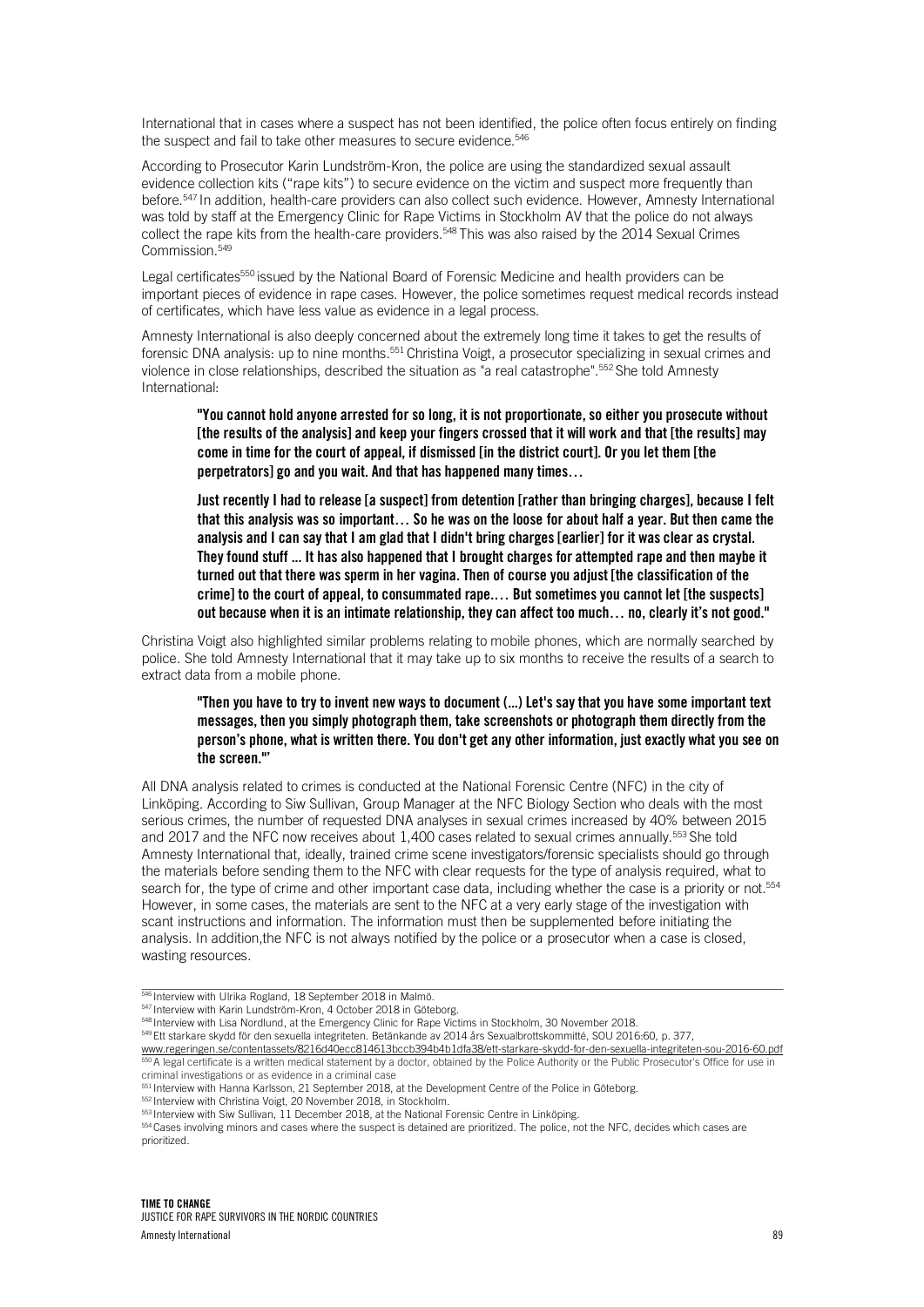#### Siw Sullivan told Amnesty International:

#### "We have too long processing time, yes. I think everyone agrees on that. There's no doubt. We want to be able to answer within periods of remand for example, but it is not possible. So in that way we create a bottleneck. But I also think that if we had a joint [approach] all the way, one thinks of more forensic specialists within the police perhaps, but if we think of the whole [chain] so that the work is optimized all the way, then we may not need to be as much of a bottleneck."

However, the situation is not new. In 2016 the Swedish Agency for Public Management (Statskontoret) presented an evaluation of forensic analysis in cases involving people held on remand<sup>555</sup> which found that forensic investigations occurred in 40% of such cases. 556 It concluded that the ordering of forensic analysis by the police and prosecutors was one of two "critical moments" in the process. Many orders were incomplete, which meant that employees at NFC had to contact the police or prosecutor in order to get additional information, slowing down the process. The second delaying factor was that all orders were not relevant and consequently, the resources at NFC are not used efficiently. Lack of forensic competence regarding what should be investigated and the fact that the police and prosecutors often failed to revoke orders that were no longer needed was pointed out as one of the main reasons. Statskontoret recommended that prosecutors take a more active role in requesting forensic investigations to ensure that orders to the NFC are relevant and that a case management system be developed to facilitate the work of the prosecutors. Recommendations also included improved order forms and the establishment of a forensic support function within the police authority. In addition, the review also pointed out ineffective work processes at the NFC and recommended particular attention be paid to streamlining the search and analysis of DNA trace – the most common analysis requested in investigations of sexual and violent crimes.

Similar recommendations were made by the Swedish National Audit Office (Riksrevisionen) in 2017. It stated that the forensic analysis made by the NFC and the crime scene investigators within the police was of high quality, while crime scene investigations by police who lack forensic specialist competence were often inadequate. Riksrevisionsverket also pointed to the need to review the case management systems within the police and prosecution authorities.<sup>557</sup>

According to Siw Sullivan, the NFC has hired additional staff and is testing new routines/approaches to speed up DNA analysis in rape cases. She told Amnesty International that during the autumn of 2018, priority was being given to the backlog of sexual crimes, but the waiting time in non-priority cases was about between eight and nine months and three to four months for priority cases.<sup>558</sup>

### 5.4.6 PRE-TRIAL DETENTION

Rape carries a minimum sentence of two years in prison and a suspect may be held on remand, unless there is an obvious reason why they should not be remanded and "the reasons for the measure outweigh the infringement or harm that it entails for the suspect".559 According to the Prosecution Authority, pre-trial detention may be required to secure evidence and to reduce the suspect's ability to influence the complainant or destroy evidence. Also, detention may be vital for the protection of the victim.560

A 2010 report by the Prosecution Authority found that the probability of rape investigations leading to prosecution increased sevenfold when the suspect was remanded compared with investigations where the suspect was not detained. One reason cited was that remand led to these cases being prioritized and all necessary investigations being carried out more promptly. However, the same report concluded that many suspects in rape cases in close relationships were not arrested or even brought in for questioning.<sup>561</sup> The 2019 joint inspection by the police and Prosecution Authority found that only 12.6% of those suspected of

- www.statskontoret.se/globalassets/publikationer/2016/201602.pdf
- <sup>5</sup>The review did not focus on specific crimes.

557 Från spår till bevis - Polisens forensiska organisation. Riksrevisionen, RIR 2017:6, available in Swedish at www.riksrevisionen.se/download/18.78ae827d1605526e94b2daf6/1518435495349/RiR\_2017\_16\_POLISEN\_FORENSIK\_ANPASSAD.pdf

**EXALUATE:** Interview with Siw Sullivan, 11 December 2018, at the NFC in Linköping. 559 Rättegångsbalken (Procedural Code) Chapter 24, 1 § ,available at https://lagen.nu/1942:740#K24

560 Åklagarmyndigheten: Tvångsmedelsanvändning och beslutsfrister m.m vid vålds- och sexualbrott i nära relation och mot barn, Rapport, Utvecklingscentrum Göteborg, Februari 2010, available in Swedish at https://docplayer.se/6159430-Tvangsmedelsanvandning-ochbeslutsfrister-m-m-vid-valds-och-sexualbrott-i-nara-relation-och-mot-barn-rapport.html

<sup>1</sup> Åklagarmyndigheten: Tvångsmedelsanvändning och beslutsfrister m.m vid vålds- och sexualbrott i nära relation och mot barn, Rapport, Utvecklingscentrum Göteborg, Februari 2010.

 $555$  Statskontoret is the government's organization for analyses and evaluations of state and state-funded activities. The review, Häktningstider och forensiska undersökningar Förslag för en snabbare forensisk process, 2016:2, available at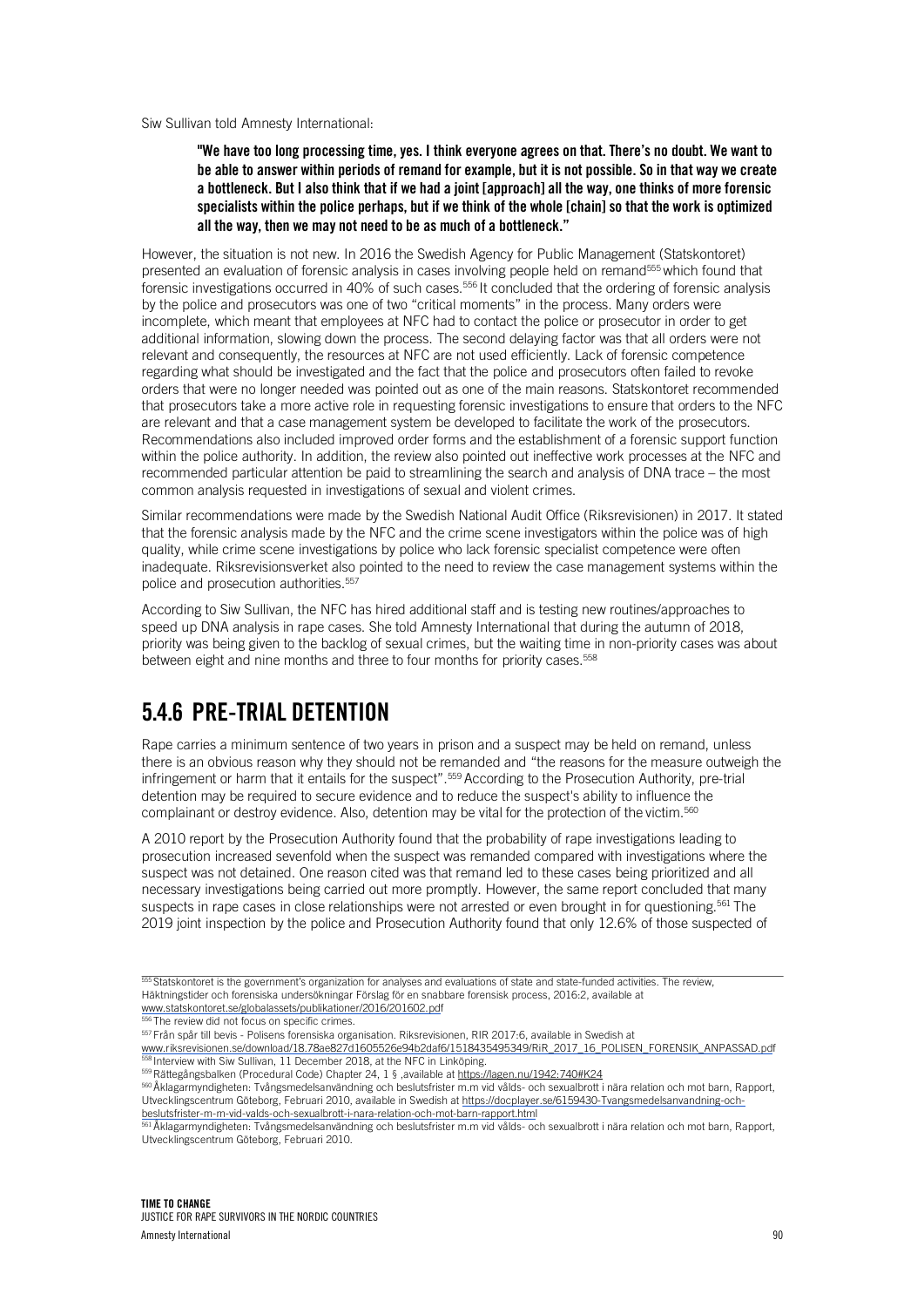sexual crimes in the sample were remanded.<sup>562</sup> The inspection considered the number low, given that there is a presumption of remand in rape cases.

## 5.4.7 LENGTHY PROCEEDINGS

Prolonged processing times may have significant negative consequences both on the survivor's motivation and well-being and on the possibilities to bring charges in rape cases. According to the Prosecutor's Office, the processing time for rape crime should not exceed six months.<sup>563</sup>

During the first five months of 2017, police closed on average 13 rape cases per day, according to the major daily newspaper *Svenska Dagbladet*. 564 The then National Chief of Police reportedly promised to devote more resources within the police to rape investigations<sup>565</sup> and in its spring 2018 budget, the government allocated extra funds of about €20 million to improve the capability to investigate sexual crimes, among other things.<sup>566</sup> It is too early to assess what the impact of this will be.

The issue of inadequate resourcing for and/or prioritization of rape crimes and other sexual crimes was raised in some of the interviews conducted by Amnesty International for this report. According to the former judge and prosecutor Ulrika Rogland, resources within the police are often transferred from rape investigations to other serious crimes investigations such as murder and gang crime.567 In her experience, it is common for police investigators to change during the course of an investigation, with the new investigator needing to familiarize themselves with the case, and most cases that involve protracted investigations are eventually closed.

The review of the 2014 Sexual Crimes Committee concluded that there was a real risk that rape investigations were not sufficiently prioritized by police. It highlighted the importance of adequate resourcing along with the need to clarify organizational structures and responsibility in the police for investigating this type of crime.<sup>568</sup> The 2019 joint inspection by the Prosecution Authority and police found that, although sexual crimes should be investigated by the "serious crimes" units or units working with violence in intimate relationships, a third of such crimes in the sample were in fact investigated by local police without the necessary experience or expertise due to lack of resources or, in some cases, geographical distance. 569 According to the inspection report, representatives from both the police and Prosecution Authority expressed concern that "serious crimes" units deprioritized sexual crimes for other types of crimes.

In its Baseline Evaluation Report on Sweden, GREVIO pointed to the "urgent need to significantly reinforce the investigative capabilities of law enforcement authorities to ensure prompt and appropriate investigations" in cases of rape.570

<sup>562</sup> Of the 214 sample cases, 199 involved rape. Våldsbrott i nära relationer och sexualbrott mot vuxna - En gemensam granskning av polisens och åklagarens handläggning. Granskningsrapport 2019, dnr A252.474/2018, Polismyndigheten, NOA, Utvecklingscentrum Väst, Tillsynsrapport 2019:1, Åklagarmyndigheten, Utvecklingscentrum Göteborg, Februari 2019, p. 28, available in Swedish at www.aklagare.se/globalassets/dokument/rapporter/tillsynsrapporter/tillsynsrapport-2019-1.pdf

<sup>563</sup> Utredning av brott mot barn, våld i nära relation och sexualbrott mot vuxna. Promemoria om ett utvecklat bästa arbetssätt.

Åklagarmyndigheten, Utvecklingscentrum Göteborg Polismyndigheten, Utvecklingscentrum Väst, Uppdaterad juni 2018.

<sup>564</sup> Polisens facit: 13 nedlagda våldtäktsärenden - per dag. Svenska Dagbladet 16 June 2017, www.svd.se/polisens-facit-13-nedlagdavaldtaktsarenden--per-dag

<sup>565</sup> Dan Eliasson lovar större resurser till att utreda våldtäkter, Dagens Nyheter, 22 September 2017, www.dn.se/nyheter/sverige/daneliasson-lovar-storre-resurser-till-att-utreda-valdtakter

See also Eliasson: Brist på resurser är orsak till färre våldtäktsutredningar, Swedish Radio, 18 September 2017,

https://sverigesradio.se/sida/artikel.aspx?programid=83&artikel=6780106

<sup>566</sup> Polisen tillförs ytterligare 200 miljoner kronor. Nyheter från polisen, 3 April 2018, available at:

https://polisen.se/aktuellt/nyheter/2018/april/polisen-tillfors-ytterligare-200-miljoner-kronor/

<sup>567</sup> Interview with Ulrika Rogland, 18 September 2018 in Malmö.

<sup>568</sup> Interviews with Marianne Ny, and Karin Lundström-Kron, 4 October 2018, Anna Lindström, and Helena Karlsson 21 September 2018, Christina Voigt 20 November 2018. See also: Ett starkare skydd för den sexuella integriteten. Betänkande av 2014 års

Sexualbrottskommitté, SOU 2016:60, pp. 345 and 382, www.regeringen.se/contentassets/8216d40ecc814613bccb394b4b1dfa38/ettstarkare-skydd-for-den-sexuella-integriteten-sou-2016-60.pdf

<sup>569</sup> Våldsbrott i nära relationer och sexualbrott mot vuxna - En gemensam granskning av polisens och åklagarens handläggning. Granskningsrapport 2019, dnr A252.474/2018, Polismyndigheten, NOA, Utvecklingscentrum Väst, Tillsynsrapport 2019:1,

Åklagarmyndigheten, Utvecklingscentrum Göteborg, Februari 2019, p. 30, available in Swedish at

www.aklagare.se/globalassets/dokument/rapporter/tillsynsrapporter/tillsynsrapport-2019-1.pdf

<sup>570</sup> GREVIO Baseline Evaluation Report Sweden, 2019, p. 8., https://rm.coe.int/grevio-inf-2018-15-eng-final/168091e686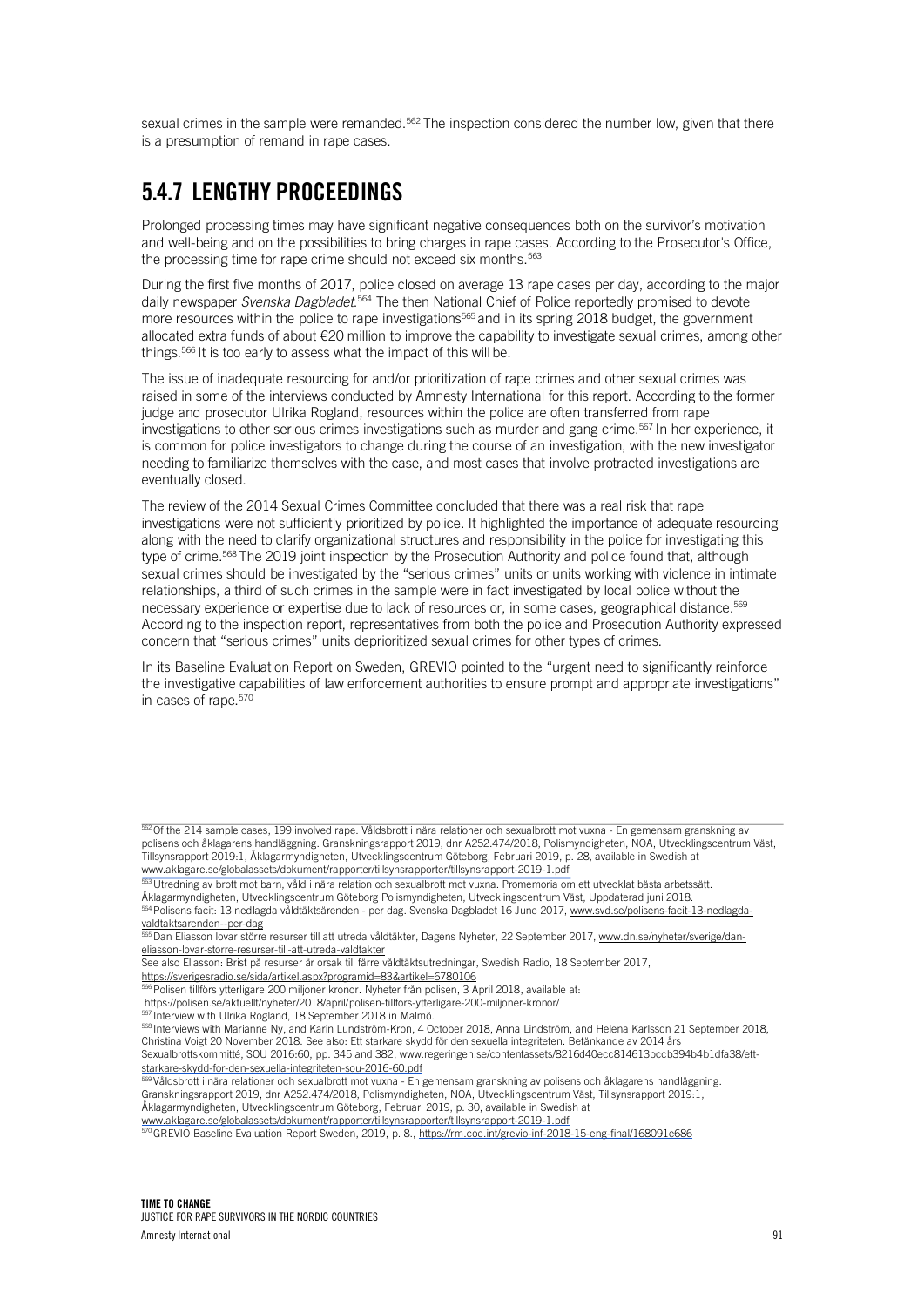## 5.4.8 CLOSED CASES

KARINA

The vast majority of rape investigations are closed by prosecutors. The 2019 joint inspection mentions that prosecutors are sometimes "noticeably cautious" in their decision to bring charges.  $571$ 

The decision not to prosecute can be appealed to the Director of the Prosecution Authority's Development Centre in Göteborg. In 2018 such appeals were made in 185 cases of rape. The Director decided to resume investigations in 17% of these. Similarly, in 2017 appeals were made in 124 cases of rape, of which 16% were resumed. 572

#### "It feels like they didn't do their job properly. If they had done it properly from the start, I would have had justice today… All those hopes for justice and redress, and in the end - nothing. It was just another police report. I don't believe in the justice system today. I don't think it works the way it should. Maybe I'm blaming the police because it was the only face I saw. I can't blame other people or the government because they were not the ones to receive my report. But I think the whole society has a responsibility and a duty. For a society to work, there must be a functional justice system. If not, why do we even have one?"

Karina lives in a small town in Sweden. She told Amnesty International that her former partner had continued to harass and abuse her after she left him in 2012. Karina said that he raped her on two occasions in August 2015 and April 2016 and that he assaulted her in May 2016. On another occasion the same month he tried to rape her. In June 2016 she went to a nearby city to report these crimes to the police, who opened a criminal investigation. Complainant's counsel was appointed to her case and was present during most of the police interviews.

Karina said the police repeatedly told her that they would soon bring in the suspect for questioning. Meanwhile, the police asked her not to tell him that she had filed a report but to "pretend like nothing has happened". According to Karina, they explained it would be better if they could take him by surprise. This went on for weeks and caused her a great deal of anxiety; at one point she had a severe anxiety attack and was taken to a psychiatric clinic. Then, the police investigator went on holiday and the investigation was stalled. It was not until October, more than four months after Karina reported the rapes, that the police finally questioned the suspect. He was questioned again in January 2017.

Meanwhile, Karina had been asked to go to the police station to translate two sound files in Spanish that she had given the police containing recordings of threats and physical violence that she had been subjected to on two of the reported occasions. No professional transcript was made of these recordings, but a police officer who spoke the language made some notes of the content. The police had documented an injury on Karina's hand at the time of reporting, but the photo was lost.

In January 2017, the prosecutor closed the case, due to lack of evidence. Karina appealed the decision to the Vice Director of the Public Prosecution Authority in Göteborg, but her appeal was rejected in April 2017. 573 Her stepfather then paid for an authorized translation of the sound files and she appealed again. Her appeal also included information about additional incidents of crimes that previously had not been investigated, including assault and harassment. In November 2017, the Vice Director of Public Prosecution Authority confirmed his earlier decision not to reopen the investigation into the reported rapes and assault but said these additional crimes should be investigated. The case was referred to the local public prosecution office.

 $\frac{571}{100}$ Våldsbrott i nära relationer och sexualbrott mot vuxna - En gemensam granskning av polisens och åklagarens handläggning. Granskningsrapport 2019, dnr A252.474/2018, Polismyndigheten, NOA, Utvecklingscentrum Väst, Tillsynsrapport 2019:1, Åklagarmyndigheten, Utvecklingscentrum Göteborg, Februari 2019, p. 30, available in Swedish at www.aklagare.se/globalassets/dokument/rapporter/tillsynsrapporter/tillsynsrapport-2019-1.pdf<br>572 Information received from the Dresseutics Authority is in the first state of the process

<sup>22</sup> Information received from the Prosecution Authority's Development Center in Göteborgby by email on 18 February 2019. 573 A complainant has the right to a review of the decision to not open an investigation, to close an investigation or not to institute a prosecution. Reviews in cases involving sexual offences are carried out by the Public Prosecution Authority Development Centre in Göteborg, where the Director of the Public Prosecution Authority reviews the case and decides whether the investigation should be reopened or other investigative measures should be taken. The case is then referred back to the same division of the public prosecutor but allocated to another investigator. In rare cases the decision of the Director of the Public Prosecution Authority can also be reviewed by the office of the Prosecutor-General.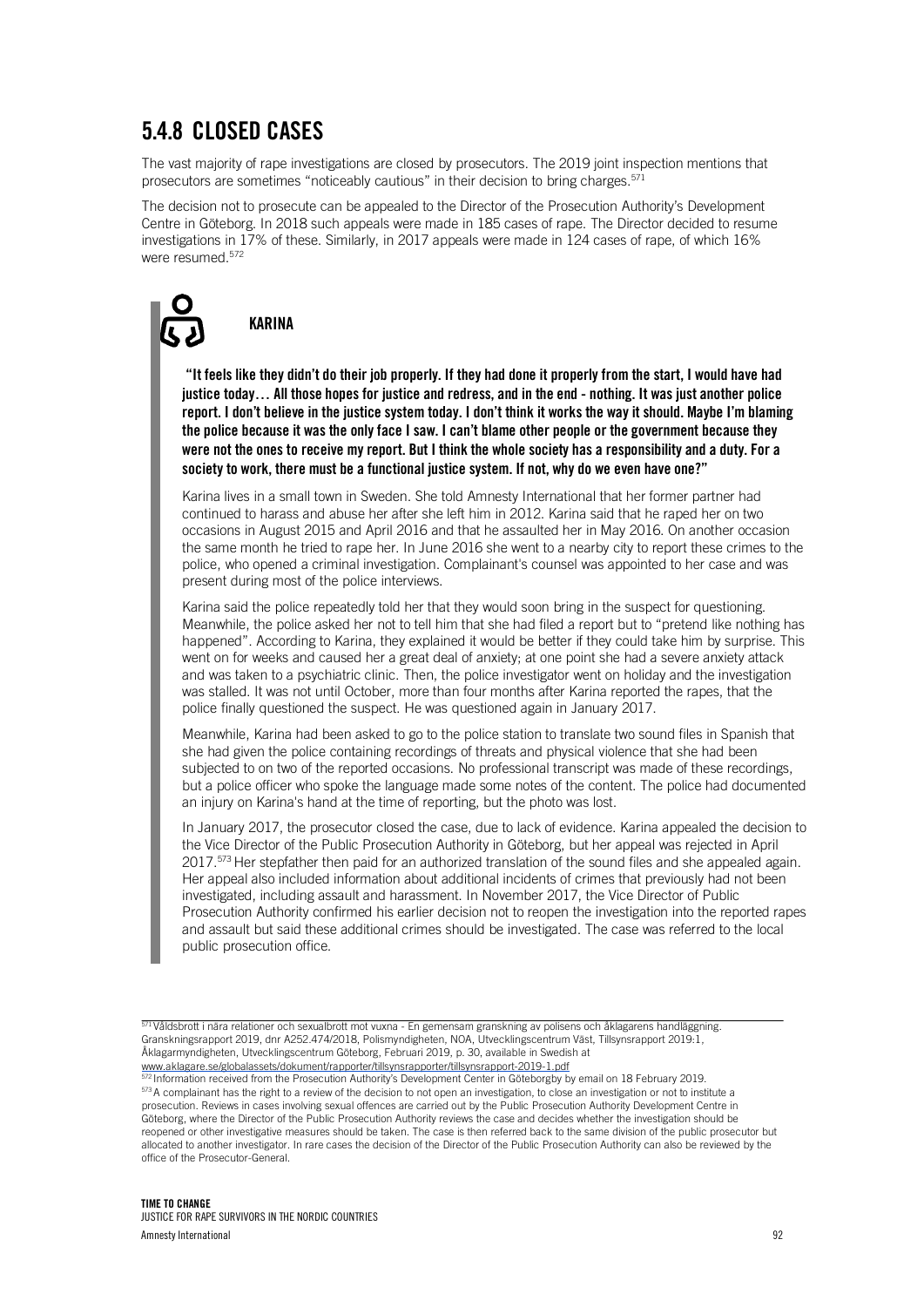Several months later, in May 2018, Karina was notified by the prosecutor that the investigation was closed as the statute of limitation for these crimes had expired or would soon expire. Almost two years had passed since Karina first contacted the police.

(Amnesty International was given access to all documents in the case by Karina)

### 5.4.9 TRAININGS OF POLICE AND PROSECUTORS

Following the 2018 law reform, some positive initiatives have been taken to improve the knowledge, skills and working methods of the police. For example, a two-week training module on rape outside intimate relationships has been developed for police. Police Inspector Anna Lindström, who is responsible for developing police operations related to sexual crimes at the National Operations Police Department (Development Center West), told Amnesty International that the training aims to raise the status of working with sexual crimes and provide an opportunity for specialization. No such comprehensive training on rape has been held before. 574 The first pilot course, with 26 participants, was held in 2018 and two additional courses are planned for early 2019.<sup>575</sup>

Given the various shortcomings in rape investigations mapped and identified in this report Amnesty International believes that there is a strong need for continuous training and calls on the authorities to provide all police that investigate rape and other sexual crimes with relevant high-quality training.

## 5.5 SUPPORTING SURVIVORS

Access to comprehensive support is crucial to enable survivors to participate with confidence throughout the legal process. This includes support of various kinds, such as legal aid, medical care and psychosocial support.

### 5.5.1 ACCESS TO INFORMATION

According to the EU Victims' Rights Directive,<sup>576</sup> which was incorporated into Swedish law in 2015,<sup>577</sup> and the UN Declaration of Basic Principles of Justice for Victims of Crime and Abuse of Power,<sup>578</sup> victims of crimes should receive information about available support and assistance provided by the authorities and not-for-profit organizations.

In Sweden victim support is often provided via not-for-profit civil society organizations, some of which are partly state funded, such as local women's shelters and Victim Support Sweden (Brottsofferjouren, BOJ). Many of those who seek support from BOJ are referred there by the Police Coordinator for Victims of Crime.<sup>579</sup> A 2018 analysis by Brå showed that victims of sexual crimes who made a report to the police were 10 times more likely to be offered support and assistance from a not-for-profit organization than those who did not. 580 The police therefore play an important role in providing information about support. Indeed, according to the Crime Investigation Regulation, the police are responsible for providing victims with such information "as soon as possible".<sup>581</sup>

577 Regeringens proposition 2014/15:77 Genomförande av brottsofferdirektivet, https://data.riksdagen.se/fil/CE92372B-D994-4978-AF4B-**8DEBA2AEF8F9** 

578 UN Declaration of Basic Principles of Justice for Victims of Crime and Abuse of Power, para 15, www.un.org/documents/ga/res/40/a40r034.htm

<sup>79</sup> The Coordinator for Crime Victims at the police sends out the contact details of the victims who ask for victim support to the 72 local victim support centres around the country, run by Victim Support Sweden, BOJ.

580 Stöd till brottsoffer Brå .Kortanalys 7/ 2018

https://www.bra.se/download/18.62c6cfa2166eca5d70eecf/1543847572859/2018\_Stod\_till\_brottsoffer.pdf

<sup>1</sup> Förundersökningskungörelsen, 13 a §, https://lagen.nu/1947:948#R1

 $574$  Interview with Anna Lindström, Police inspector & Operations Developer at the National Operations Police Department, Development Center West, in Göteborg and Hanna Karlsson, police investigator on sexual crimes, 21 September 2018. 575 Information received from Anna Lindström, by e-mail, 12 Febuary 2019.

 $576$  Directive 2012/29/EU of the European Parliament and of the Council of 25 October 2012 establishing minimum standards on the rights, support and protection of victims of crime, and replacing Council Framework Decision 2001/220/JHA, para. (21), https://eurlex.europa.eu/legal-content/EN/TXT/PDF/?uri=CELEX:32012L0029&from=EN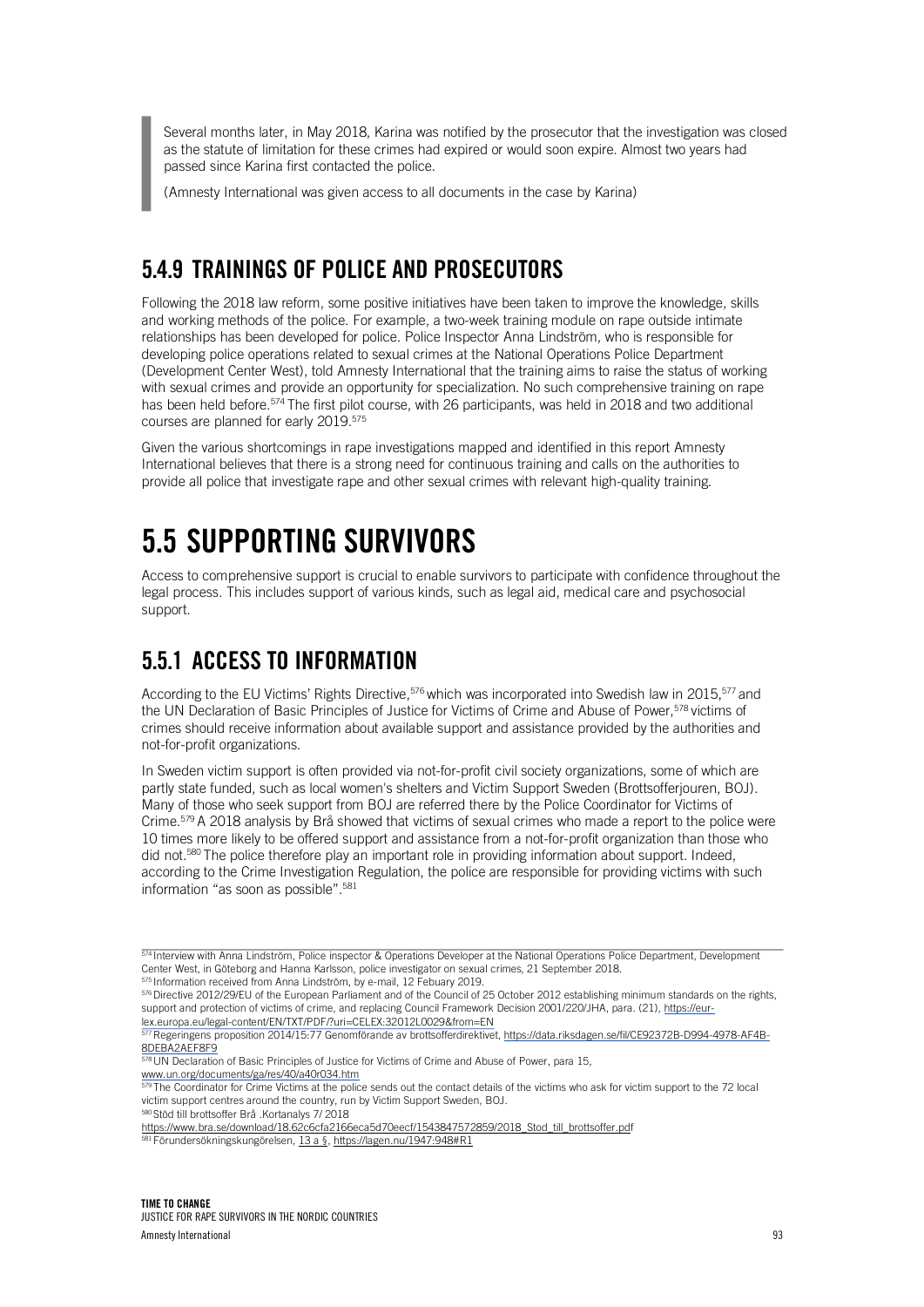However, according to Heléne Karlsson, whose work at BOJ focuses on violence in intimate relationships, the organization has noted a sharp drop in the number of victims seeking support despite the increase in the number of reported crimes, including rape.<sup>582</sup> She believes that the new crime report registration system used by the police is the main reason for this discrepancy. Whereas the previous system obliged police to address the issue of victims' support, this is no longer mandatory in the new system.

## 5.5.2 ACCESS TO HEALTH CARE

Medical staff are often a rape survivor's first point of contact. Many survivors are in shock or traumatized and in need of comprehensive care and treatment, including counselling, which should be provided by experienced and specially trained staff in a safe and suitable environment. Also, health-care services are an important link in securing evidence that can be used in the legal process if and when the rape survivor decides to file a report.

In 2010 the National Centre for Knowledge on Men's Violence Against Women (NCK) produced a handbook and guidelines on providing care and collecting evidence after rape.<sup>583</sup> This was developed at the request of the Ministry of Justice to ensure quality care for victims of sexual crimes and better procedures for evidence collection and documentation.<sup>584</sup>However, a recent report from the National Board of Health and Welfare highlighted the need to investigate and possibly clarify in law the obligation of health-care facilities to collect and secure evidence.<sup>585</sup> Health-care facilities are required to collect evidence at the request of the police, but according to the National Board of Health analysis, the obligation to gather and secure evidence is not interpreted consistently when there is no request from the police.

In its Baseline Evaluation Report on Sweden, GREVIO warned that the collection of evidence from a rape victim is a lengthy process which can be traumatizing and invasive if carried out by medical staff who are not properly trained, including in crisis intervention.<sup>586</sup> However, only a few cities, including Stockholm, have specialized clinics for rape victims. Where there is no specialist clinic, survivors are referred to regular emergency clinics, women's clinics, youth clinics or local health centres. Male rape survivors may face particular obstacles in seeking help from health centres.<sup>587</sup> According to Carina Wrangebo who works at the support centre of the National Association for the Rights of LGBTQ People (Riksförbundet för homosexuellas, bisexuellas, transpersoners och queeras rättigheter, RFSL) transgender people also face difficulties.<sup>588</sup>

The Emergency Clinic for Rape Victims in Stockholm (Akutmottagningen för våldtagna, AV) offers comprehensive support to people of all genders within 30 days of the rape. According to Lisa Nordlund, a psychologist at AV, about 60 % of the people they see report the crime to the police.

However, many victims experience severe trauma, which hampers their ability to immediately seek justice. In fact, according to representatives of one of the biggest emergency hospitals in Stockholm, rape and sexual abuse are the most common reasons why women in Sweden develop post-traumatic stress disorder (PTSD).589 Some survivors will only report after receiving adequate counselling or trauma treatment. AV can offer short-term crisis counselling but for long-term treatment patients are referred to other psychiatric services. According to Lisa Nordlund, the treatment provided by these psychiatric services varies and does not always meet the needs of the individual, as knowledge of interpersonal violence issometimeslacking.<sup>590</sup>

According to Josefin Grände, a psychotherapist working with victims of sexual crimes, the response and treatment provided by the public health-care system and psychiatric services is inadequate. She told Amnesty International that rape survivors with different symptoms are often "shuffled around in the system"

588 Interview with Carina Wrangebo by phone, 1 February 2019.

Interview with Lisa Nordlund, 30 November 2018..

 $582$  Interview with Heléne Karlsson, 22 October 2018, in Stockholm.

<sup>583</sup> Handbok. Nationellt handlingsprogram för hälso- och sjukvårdens omhändertagande av offer för sexuella övergrepp. NCK http://kunskapsbanken.nck.uu.se/nckkb/nck/publik/fil/visa/483/nck-handbok-nationellt-handlingsprogram-sexuella-overgrepp-2008 rev2010.pdf#\_\_utma=1.1066386890.1548798371.1548798374.1549216348.3&\_\_utmb=1.1.10.1549216348&\_\_utmc=1&\_\_utmx=- &utmz=1.1549216348.3.2.utmcsr=google|utmccn=(organic)|utmcmd=organic|utmctr=(not%20provided)&utmv=-

<sup>&</sup>amp;\_\_utmk=266637326

<sup>584</sup> Ett starkare skydd för den sexuella integriteten. Betänkande av 2014 års Sexualbrottskommitté, SOU 2016:60

https://www.regeringen.se/contentassets/8216d40ecc814613bccb394b4b1dfa38/ett-starkare-skydd-for-den 2016-60.pdf

<sup>585</sup> Hälso- och sjukvårdens spårsäkring vid sexualbrott. Redovisning av regeringsuppdrag. Socialstyrelsen, september 2018, p. 29, available in Swedish at www.socialstyrelsen.se/publikationer2018/2018-9-1

<sup>586</sup> GREVIO Baseline Evaluation Report Sweden, 2019 available at: https://rm.coe.int/grevio-inf-2018-15-eng-final/168091e686

<sup>587</sup> Hälso- och sjukvårdens spårsäkring vid sexualbrott. Redovisning av regeringsuppdrag. Socialstyrelsen, September 2018, p. 29, available in Swedish at www.socialstyrelsen.se/publikationer2018/2018-9-1

<sup>589</sup> *DN Debatt: Dubbelt så många unga söker till SöS våldtäktsmottagnin*g, Dagen Nyheter 2017-12-21, www.dn.se/debatt/dubbelt-samanga-unga-soker-till-sos-valdtaktsmottagning/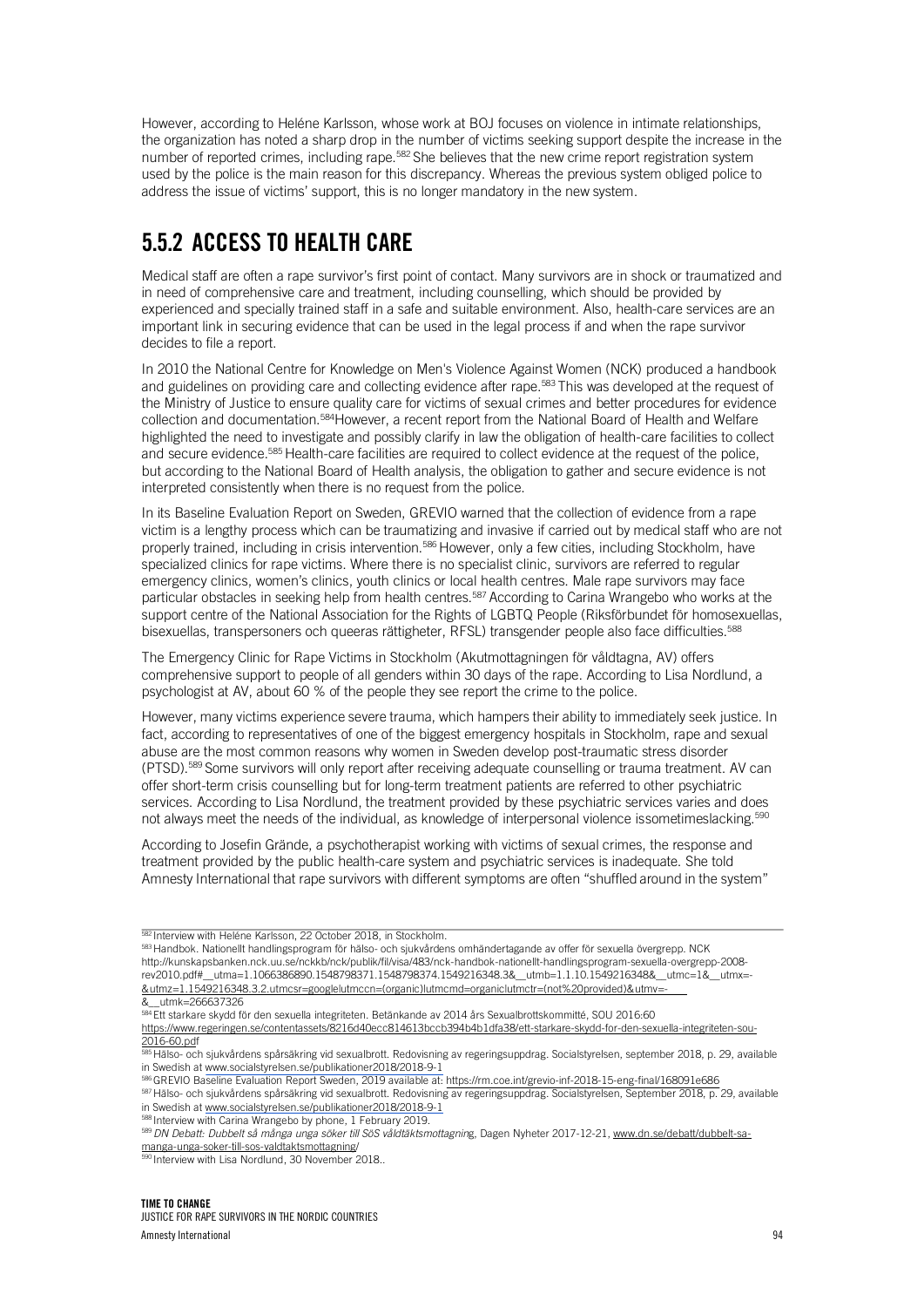without being asked about their experience of sexual violence or receiving any specialized treatment because of the limited appropriate long-term trauma treatment available.<sup>591</sup>

GREVIO has expressed concern that "mid- and long-term psychological counselling, psychosocial support trauma care and other services needed to provide holistic support for rape victims" are not generally available across the country and strongly recommended that the Swedish authorities ensure that sexual violence counselling services are available to all victims.592 This resonates with the need for mid and longterm psychological counselling highlighted in Amnesty International's interviews with rape survivors.

"Lena" told Amnesty International of her struggle to receive the help she needed:

"After a long struggle, I got to see a fantastic counsellor at the psychiatric services. The problem is that the psychiatry is so overburdened that you have to be suicidal to get help, and I was unfortunate to meet a doctor at the local health centre who just wanted to prescribe pills. And I said, 'I don't just want medicine, I want counselling too'…Then, I guess I was fortunate, because those pills actually made me suicidal. And then I met this fantastic person… Without her I wouldn't be alive today."

Ellinor's experience of rape at 16 still affects here today, five years later. She told Amnesty International that she received no treatment for trauma at all.

"You think about it sometimes, it's not something you can completely forget. It has affected some of my relationships at times and it's been hard because you try to tell a new partner… It has affected me in the sense that I protect myself. Because after all, I've experienced situations where they [the rapists] wrestled me down and held a knife to my throat, you know. And those things you still carry with you. I have like a trauma that I haven't received any help for. So in some situations… everything turns black for me. When people get close and start arguing with me, and get too close, I just push them [away], because I can't handle to be close in such situations, because… I don't know, it's stuck in my head."

Some of the not-for-profit organizations that provide support for victims of sexual violence, such as Association Big Sister (Föreningen Storasyster) and Association Together (Föreningen Tillsammans*)*, were founded by people who had experienced sexual violence themselves.<sup>593</sup> They provide individual counselling in person or on-line and group counselling. Operational manager at Association Big Sister, Cecilia Bödker Pedersen, told Amnesty International:

"I'm thinking about those who seek our support (...) they come to us because they can't get help anywhere else. Often they may have contact with the psychiatry but there is...I don't know if I can say aphephobia, but it is difficult to talk about sexual violence. There is no space within the psychiatry services to talk about exposure [to sexual violence]."  $594$ 

Another staff member pointed to the need for support when a rape case is closed:

"We work to strengthen someone to dare to report and then to rebuild that person again when the case is closed. We don't want to tell people 'don't report', of course we encourage them to, but we also know that it can go either way. It shouldn't depend on us referring them to a police station where we know the police officers are good." 595

## 5.6 PREVENTION: THE ROLE OF SCHOOLS

States not only have a duty to address the needs and ensure justice for rape survivors, they also have an obligation to prevent rape and other sexual violence from occurring in Sweden.

593 Interview with Cecilia Bödker, Linnea Hall and Malin Junker Englund, Föreningen Storasyster 12 October 2018 and interview with Julia Östfeldt, Föreningen Tillsammans, 7 November 2018.

<sup>&</sup>lt;sup>591</sup> Interview with Josefin Grände, 7 November 2018.

<sup>592</sup> GREVIO Baseline Evaluation Report Sweden, 2019, p. 39, https://rm.coe.int/grevio-inf-2018-15-eng-final/168091e686

<sup>594</sup> Intervju med Cecilia Bödker at Föreningen Storasyster , 12 October 2018.

<sup>595</sup> Interview with Malin Junker Englund at Föreningen Storasyster, 12 October 2018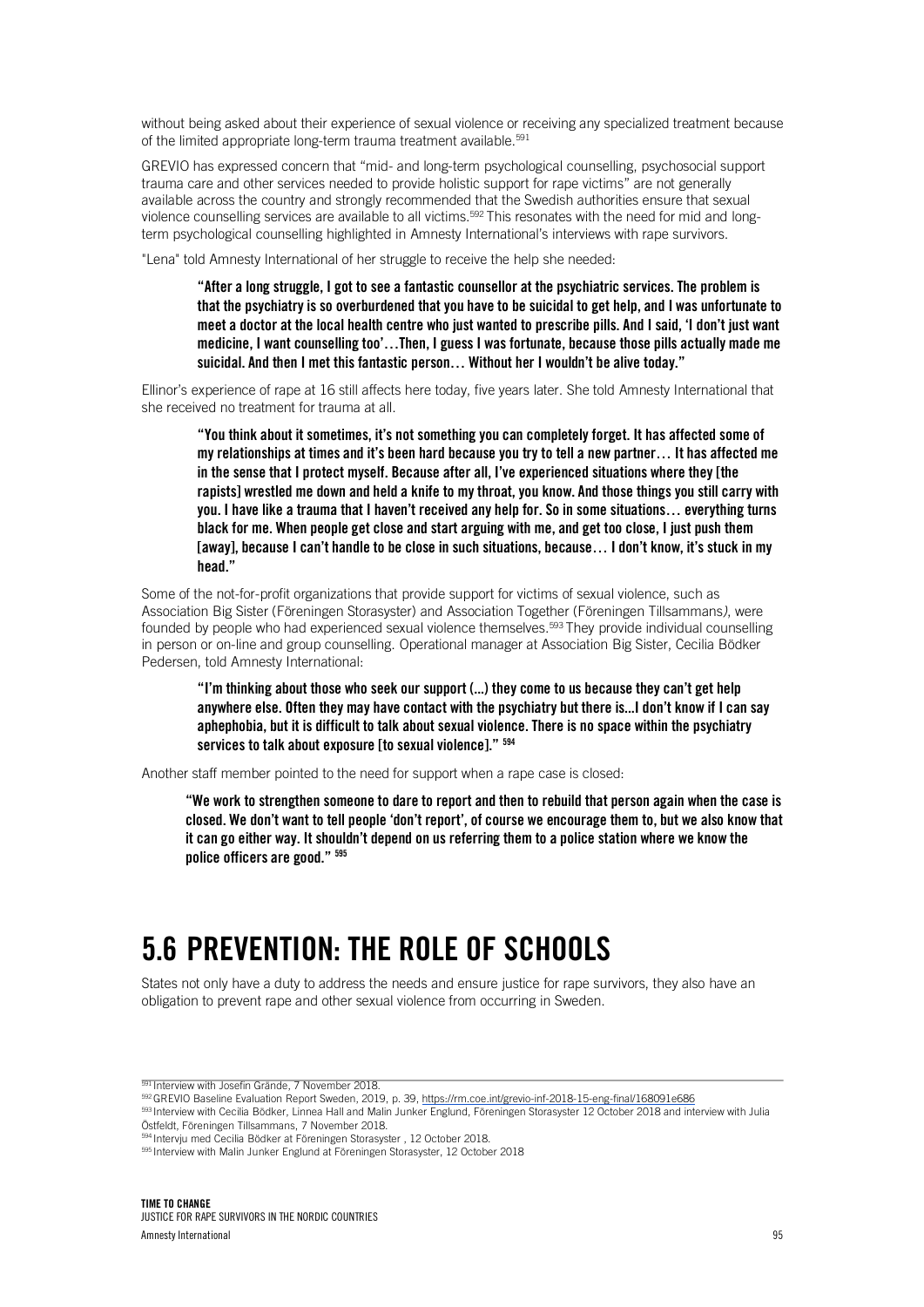Many rape victims and perpetrators in Sweden are young. In a 2017 national survey on sexuality and health among young people, 18% of girls between 16 and 29 said that they had experienced vaginal intercourse against their will; over 13% responded they had experienced oral sex and 7% anal sex against their will.<sup>596</sup>

Rape and sexual violence take place in school settings and schools are obliged to immediately report suspected crimes against children to the Social Services. In cases of rape against a person younger than 18, the school can also report to the police.<sup>597</sup> The 2019 report by the Prosecution Authority and the Police found that a third of the sample cases involved youth between 15-17-years, but concluded that school staff were rarely among those who reported rape or sexual abuse. 598

Malin, who lives in a medium-sized city, told Amnesty International that at the age of 16 she was raped by another student in a study room at her school.<sup>599</sup> The headmaster told her he would "talk to the boy" once he was told about the rape. Malin recalled:

#### "It was a crime committed on their premises. But the weeks passed, and it was a small school, less than 100 pupils… and they said they hadn't had time to talk with him ... So the weeks went by. But they did change the doors to these study rooms for doors with small windows and without any lock."

Some weeks later the headmaster told Malin that he had spoken to the boy, and said the boy regretted his actions and wanted to apologize. Malin told Amnesty International that the school did not report the crime to the Social Services or to the police, but that she herself finally told her parents and went with them to report to the police. An investigation was initiated, and the headmaster was heard as a witness, but the investigation was closed within weeks due to lack of evidence. Attempts to relocate the boy to another school were unsuccessful.

## 5.6.1 SEXUALITY EDUCATION

Schools play an important role in preventing rape and sexual violence among young people. The CEDAW Committee has highlighted the obligation of states to provide "age appropriate, evidence-based and scientifically accurate comprehensive sexuality education for girls and boys".<sup>600</sup> This should "target stereotyped gender roles and promote values of gender equality and non-discrimination, including nonviolent masculinities" through "integration of gender equality content into curricula at all levels of education both public and private from the early childhood on and in education programmes with a human rights approach".601

While sexuality education has been compulsory in Swedish schools since 1955, its quality and content have been questioned. 602 A 2018 study by the Swedish Schools Inspectorate of sexuality and relationship education in a selection of elementary and upper secondary schools found it was of variable quality and identified a significant need to develop tools and improve the competence of teachers, who often felt uncomfortable with the subject. The review found that some teachers postponed sexuality education because they felt their pupils were not mature enough and only one in four of headteachers regularly monitored that their teachers had the necessary skills and knowledge and offer relevant capacity building where needed. Many of the students interviewed said they wanted to talk about sex earlier and more often than they had the opportunity to.<sup>603</sup>

598 Våldsbrott i nära relationer och sexualbrott mot vuxna - En gemensam granskning av polisens och åklagarens handläggning. Granskningsrapport 2019, dnr A252.474/2018, Polismyndigheten, NOA, Utvecklingscentrum Väst, Tillsynsrapport 2019:1, Åklagarmyndigheten, Utvecklingscentrum Göteborg, Februari 2019, p. 28, available in Swedish at www.aklagare.se/globalassets/dokument/rapporter/tillsynsrapporter/tillsynsrapport-2019-1.pdf

Interview with Malin, 11 December 2018.

<sup>600</sup> CEDAW General Recommendation No. 35, para. 35 (a), UN Doc. CEDAW/C/GC/35 (2017)

<sup>601</sup> CEDAW General Recommendation No. 35, para. 35 (a), UN Doc. CEDAW/C/GC/35 (2017)

603 Sex- och samlevnadsundervisning Skolinspektionen, Tematisk kvalitetsgranskning 2018, Diarienummer: 400-2016:11445, available in Swedish at www.skolinspektionen.se/globalassets/publikationssok/granskningsrapporter/kvalitetsgranskningar/2018/sex-och-samlevnad/sex-och-samlevnadsundervisningrapport-feb-2018.pdf

The survey also included elementary and upper secondary schools for students with learning disabilities.

<sup>596</sup> Survey made by the Public Health Agency of Sweden in 2015. The survey included a stratified Simple Random Sample of 29,950 persons between 16-29 years aof which 7,865 persons responded either to a postal or online survey. Data was collected by the survey unit at Statistics Sweden (SCB). Available in English at

https://www.folkhalsomyndigheten.se/contentassets/ebe239903fd346cba9cb12bfb83e0bfd/sexuality-health-young-people-swed 597 Våldsbrott i nära relationer och sexualbrott mot vuxna - En gemensam granskning av polisens och åklagarens handläggning. Granskningsrapport 2019, dnr A252.474/2018, Polismyndigheten, NOA, Utvecklingscentrum Väst, Tillsynsrapport 2019:1, Åklagarmyndigheten, Utvecklingscentrum Göteborg, Februari 2019, p. 28, available in Swedish at www.aklagare.se/globalassets/dokument/rapporter/tillsynsrapporter/tillsynsrapport-2019-1.pdf

<sup>602</sup> Sexuality education is included in the curriculum for both elementary and secondary school and should be integrated in a number of subjects such as history, religion, natural science, art. Gender equality, norms, gender roles, gender patterns, sexual orientation, emotions, body image, life issues, living conditions, identity, reproduction, puberty, love and responsibility are example of issues that should be brought up in the first 6 years of elementary school.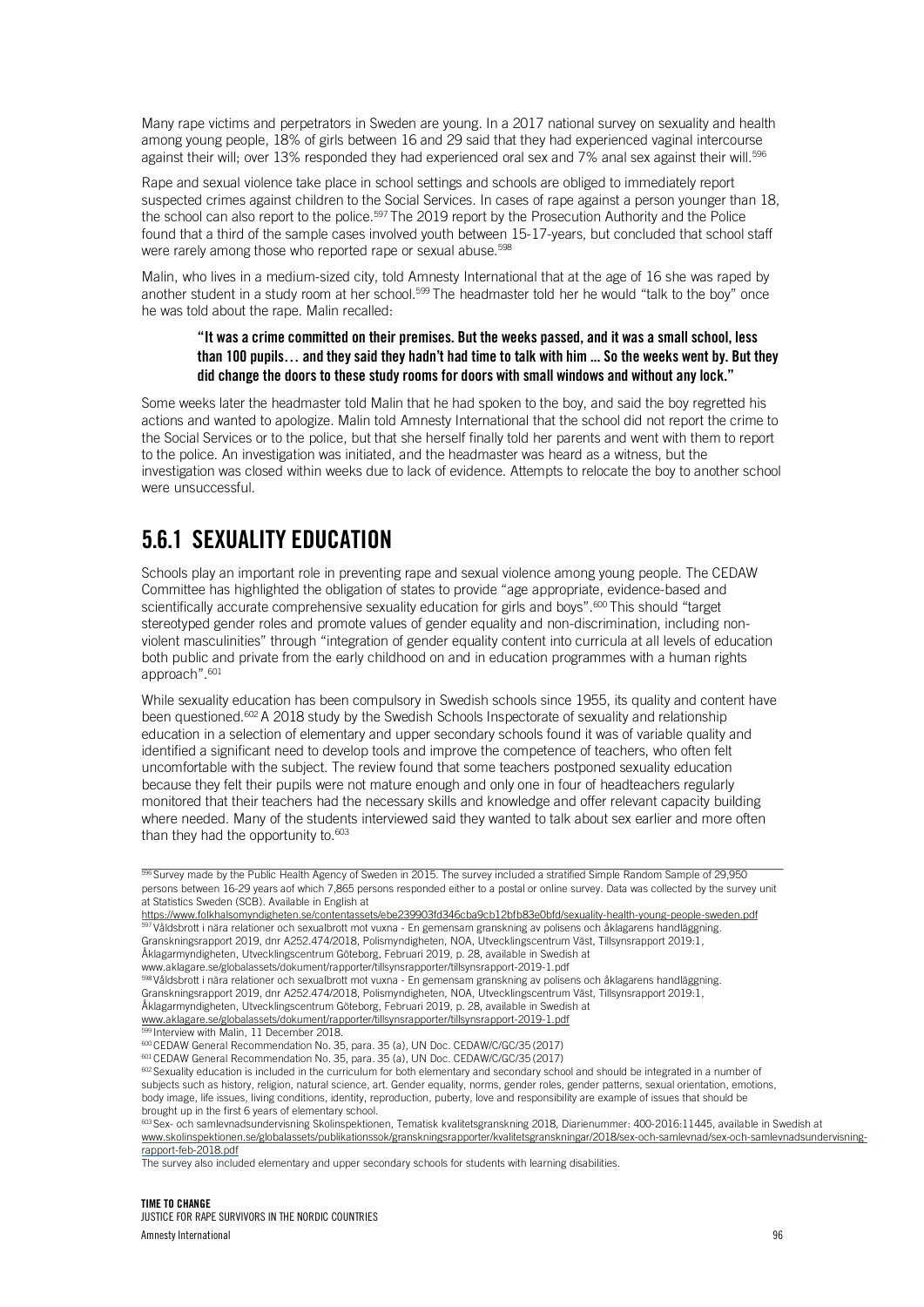The Swedish Association for Sexuality Education (RFSU) has advocated for many years for sexuality education to be included as a compulsory element in teacher training; Amnesty International Sweden has supported their call since 2008.<sup>604</sup> According to RSFU Chairperson Hans Linde, the access to quality sexuality education varies and the state needs to ensure access to comprehensive sexuality education for all, in line with international human rights standards. 605

The non-for-profit organization *FATTA!* has called for the concept of consent to be incorporated in sexuality education at all levels. According to *FATTA!* Chairperson Elin Sundin, introducing the concept of consent in all curriculums at all levels of the education system is important to ensure that all young people understand the difference between sex and abuse.

In July 2018 the government commissioned the Swedish National Agency for Education to review the elementary school curriculum and, in particular, analyse how issues such as consent, "honour"-related violence and pornography can be included in it. The Agency is due to report back to the Ministry of Education by May 2019.<sup>606</sup>

## 5.7 RECOMMENDATIONS

#### TO THE SWEDISH GOVERNMENT:

- 1. Give firm, long-term political priority to combatting widespread sexual violence and provide adequate, sustainable resourcing to ensure that the police and Prosecution Authority have the capacity to conduct thorough, timely investigations of high quality into all cases ofrape.
- 2. Intensify efforts to analyse and address the cause of underreporting of rape, as outlined in the National Strategy to Prevent and Combat Men's Violence Against Women.
- 3. Promote changes in the social and cultural patterns of behaviour of people of all genders with a view to eradicating harmful gender stereotypes and myths around sexualviolence.
- 4. Providing comprehensive, age-appropriate, gender-sensitive, evidence-based and unbiased sexuality and relationships education for pupils and students of all genders, including education about consent, bodily and sexual autonomy and the right to physicalintegrity.
- 5. Introducing without delay the case management systems currently under development that would enable cases of rape and other crimes to be tracked from reporting to indictment and beyond, and that would enable statistical comparisons.

#### TO THE SWEDISH POLICE AUTHORITY:

- 4. Ensure rape and other serious sexual crimes are prioritized by allocating sufficient resources, both human and financial, to address these crimes.
- 5. Evaluate and further develop comprehensive training modules for the police, including on sensitive treatment of victims, the impact of trauma on survivors, evidence collection, interview techniques and other important skills and methods that contribute to improving the quality of rape investigations and rebut harmful myths and stereotypes around rape and rape victims. Ensure police receive such training on a regular basis.
- 6. Ensure that "A developed best working model" is fully implemented and used by all police investigating rape and other sexual crimes in order to ensure nationally uniform investigations of high quality of all such crimes.
- 7. As a matter of urgency, address the systematic failure regarding waiting times for results of DNA analysis carried out by the National Forensic Centre, including by reviewing case management systems.

604 Var går gränsen? En attitydundersökning om våldtäkt, Amnesty International Sweden, April 2018, www.amnesty.se/vararattighetsfragor/kvinnors-rattigheter/vald-mot-kvinnor/<br>
<sup>605</sup> Intonious with Use Microsoft Contraction of

Interview with Hans Linde by phone on 13 January 2019.

606 Skolverket får i uppdrag att se över läroplanerna för en bättre sex- och samlevnadsundervisning,

www.regeringen.se/pressmeddelanden/2018/07/skolverket-far-i-uppdrag-att-se-over-laroplanerna-for-en-battre-sex--ochsamlevnadsundervisning/